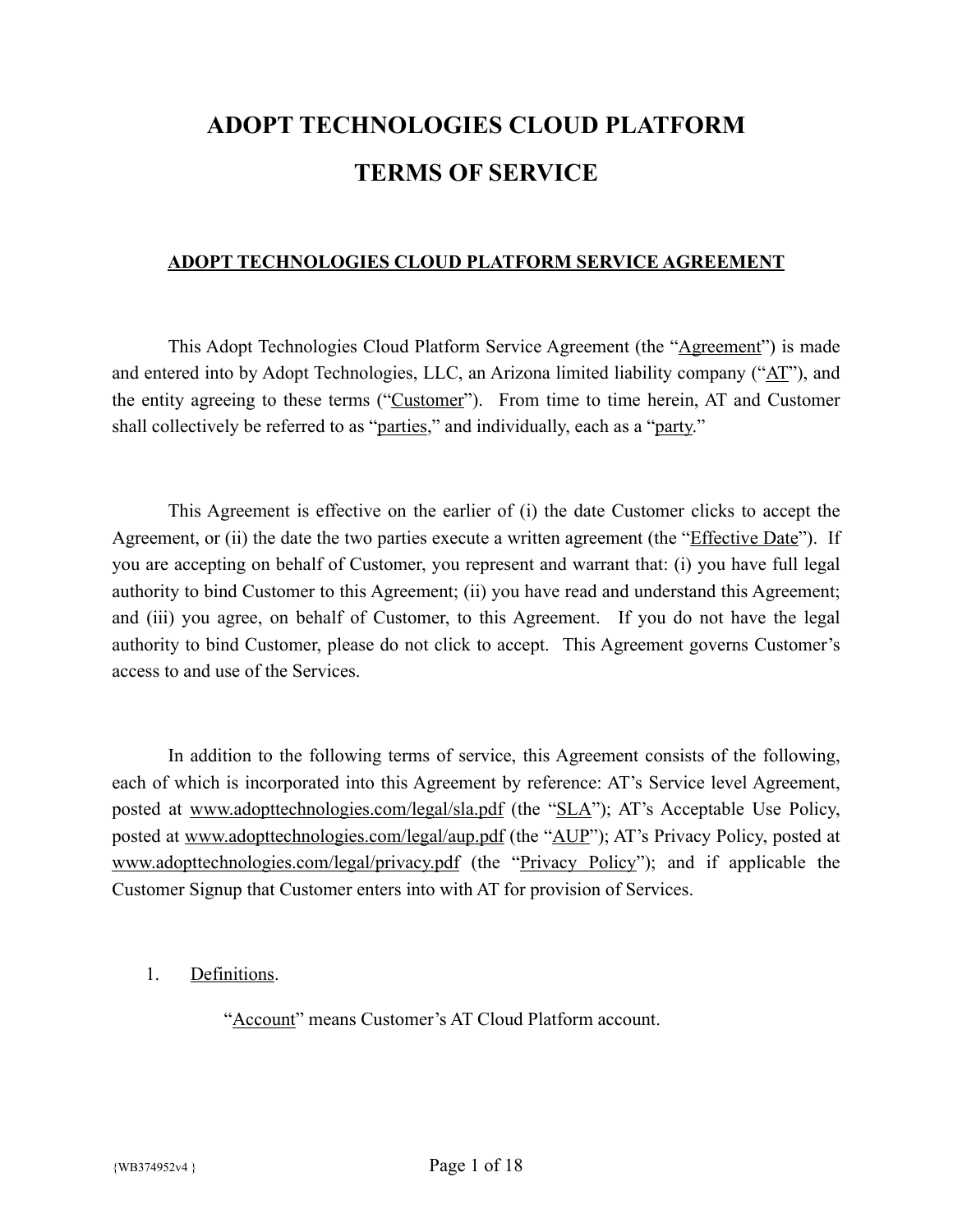"Additional Products" means products, services and applications (whether made available by AT or a third party) that are not part of the Services, but that may be accessible via the Admin Console or otherwise, for use with the Services.

"Admin Console" means the online console(s) and/or tool(s) provided by AT to Customer for administering the Services.

"Affiliate" means any entity that directly or indirectly Controls, is Controlled by, or is under common Control with a party.

"Allegation" means an unaffiliated third party's allegation.

"Application(s)" means any web or other application Customer creates using the Services, including any source code written by Customer to be used with the Services, or hosted in an Instance.

"AT Group" means those AT Affiliates involved in provision of the Services to Customer.

"AUP" means the acceptable use policy set forth here for the Services: [http://](http://adopttechnologies.com/legal/aup.pdf) [adopttechnologies.com/legal/aup.pdf](http://adopttechnologies.com/legal/aup.pdf).

"Brand Features" means the trade names, trademarks, service marks, logos, domain names, and other distinctive brand features of each party, respectively, as secured by such party from time to time.

"Confidential Information" means information that one party or its Affiliate (the "Discloser") discloses to the other party (the "Recipient") under this Agreement, and which is marked as confidential or would normally under the circumstances be considered confidential information. It does not include information that: (i) was or is independently developed by the Recipient, as established by documentary evidence, without reference to or use of any of Discloser's Confidential Information; (ii) was already known by or in the possession of the Recipient without restriction on use or disclosure before the receipt of such information directly or indirectly from or on behalf of the Discloser; (iii) is rightfully given to the recipient by a third party without confidentiality obligations; or (iv) becomes public through no fault of the recipient. Subject to the preceding sentence, Customer Data is considered Customer's Confidential **Information** 

"Control" means control of greater than fifty percent of the voting rights or equity interests of a party.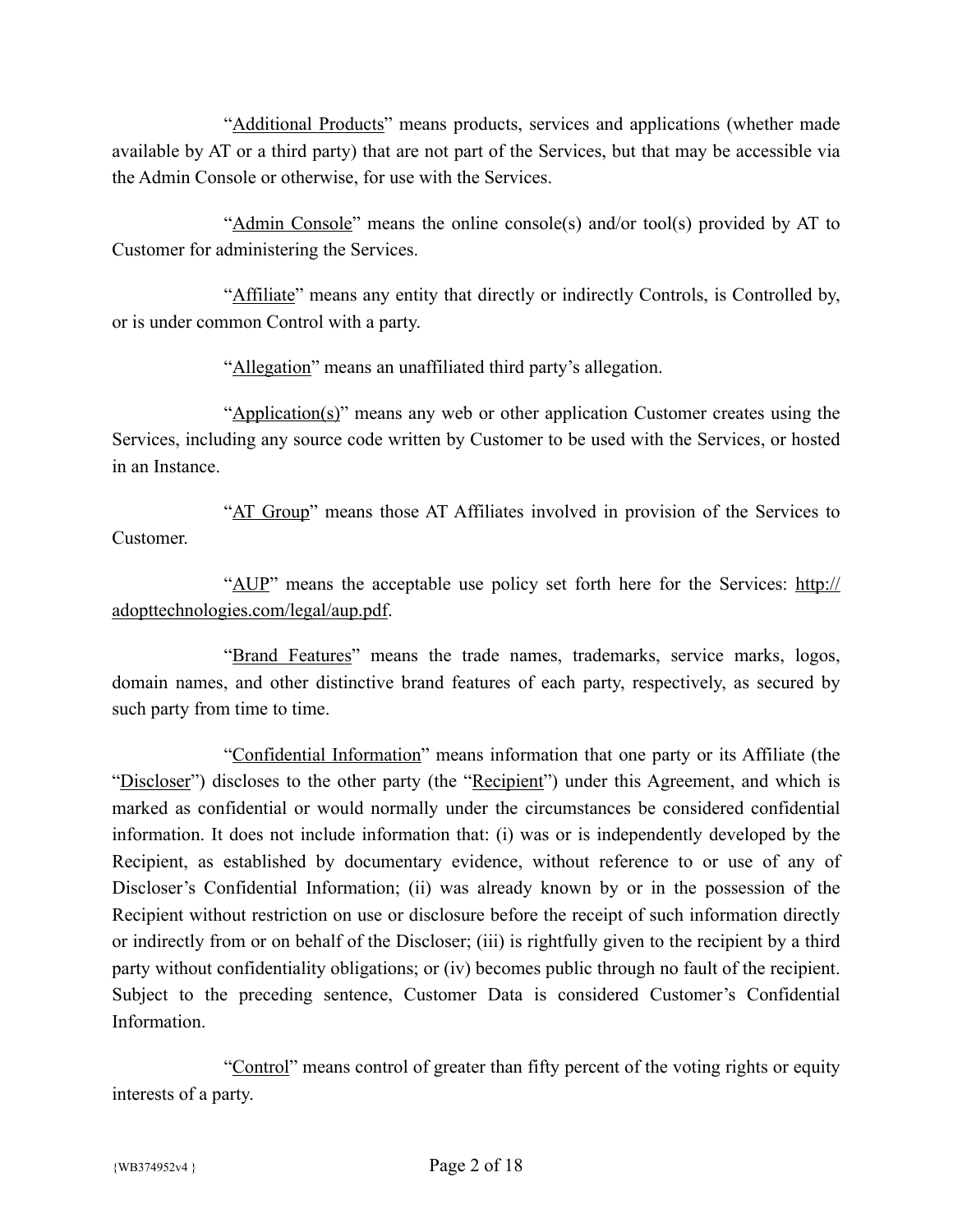"Customer Data" means content provided to AT by Customer (or at its direction) via the Services under the Account.

"Customer Personal Data" means the personal data that is contained within the Customer Data.

"Customer End Users" means the individuals Customer permits to use the Application.

"Customer Signup" means the Services and Optional Features that are agreed to by Customer as reflected by an AT Proposal accepted by AT and Customer and any other ordering records maintained by AT.

"Data Incident" means (a) any unlawful access to Customer Data stored in the Services or systems, equipment, or facilities of AT or its Subprocessors, or (b) unauthorized access to such Services, systems, equipment, or facilities that results in loss, disclosure, or alteration of Customer Data.

"Data Protection Legislation" means: any laws or regulations that are applicable to Customer and/or any Customer Affiliates as the controller(s) of the Customer Personal Data.

"Documentation" means the AT documentation (as may be updated from time to time) in the form generally made available by AT to its customers for use with the Services.

"Emergency Security Issue" means either: (a) Customer's or Customer End Users' use of the Services in violation of the AUP, which could disrupt: (i) the Services; (ii) other customers' or their customer end users' use of the Services; or (iii) the AT network or servers used to provide the Services; or (b) unauthorized third party access to the Services.

"Fee Accrual Period" means a calendar month or another period specified by AT in the Admin Console.

 "Feedback" means feedback or suggestions about the Services provided to AT by Customer.

"Fees" means the applicable fees for each Service and any applicable Taxes. The Fees for each Service are set forth in the Customer's Signup.

"High Risk Activities" means uses such as the operation of nuclear facilities, air traffic control, or life support systems, where the use or failure of the Services could lead to death, personal injury, or environmental damage.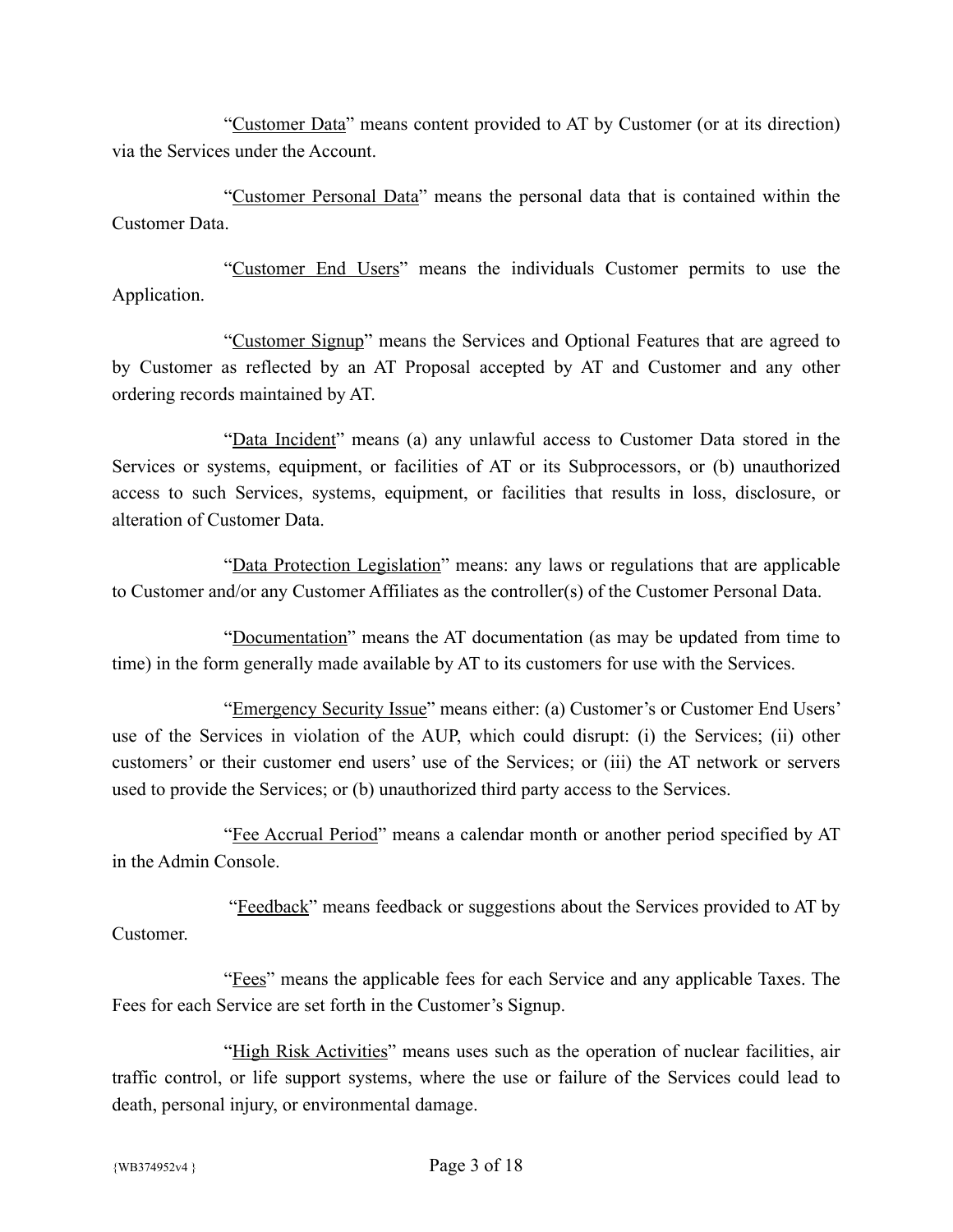"HIPAA" means the Health Insurance Portability and Accountability Act of 1996 as it may be amended from time to time, and any regulations issued under it.

"Hosted Data" has the meaning set forth in Section 2.8 of this Agreement.

"Indemnified Liabilities" means any (i) settlement amounts approved by the indemnifying party; and (ii) damages and costs finally awarded against the indemnified party and its Affiliates by a court of competent jurisdiction.

"Instance" means a virtual machine instance, configured and managed by Customer, which runs on the Services. Instances are more fully described in the Documentation.

"Instructions" means Customer's written instructions to AT consisting of the Agreement, including instructions to AT to provide the Services as set out in the Agreement; instructions given by Customer via the Admin Console and otherwise in its use of the Services; and any subsequent written instructions given by Customer to AT and acknowledged by AT.

"Intellectual Property Rights" means current and future worldwide rights under patent, copyright, trade secret, trademark, and moral rights laws, and other similar rights.

"Legal Process" means a data disclosure request made under law, governmental regulation, court order, subpoena, warrant, governmental regulatory or agency request, or other valid legal authority, legal procedure, or similar process.

"Optional Features" means the additional optional Services that are added to the Services provided to Customer as reflected in any AT quote accepted by Customer and any other ordering records maintained by AT. Optional Features may include: (1) consulting or other professional services provided by AT's employees or independent contractors, and (2) software and other services Customer requires through AT's Services.

"Project" means a grouping of computing, storage, and API resources for Customer, and via which Customer may use the Services. Projects are more fully described in the **Documentation** 

"Proposal" means the AT Proposal for Hosted and Managed Cloud Computing which contains a quote for potential Services for Customer to accept in the Customer Signup.

"Security Measures" has the meaning given in Section 2.8 of this Agreement.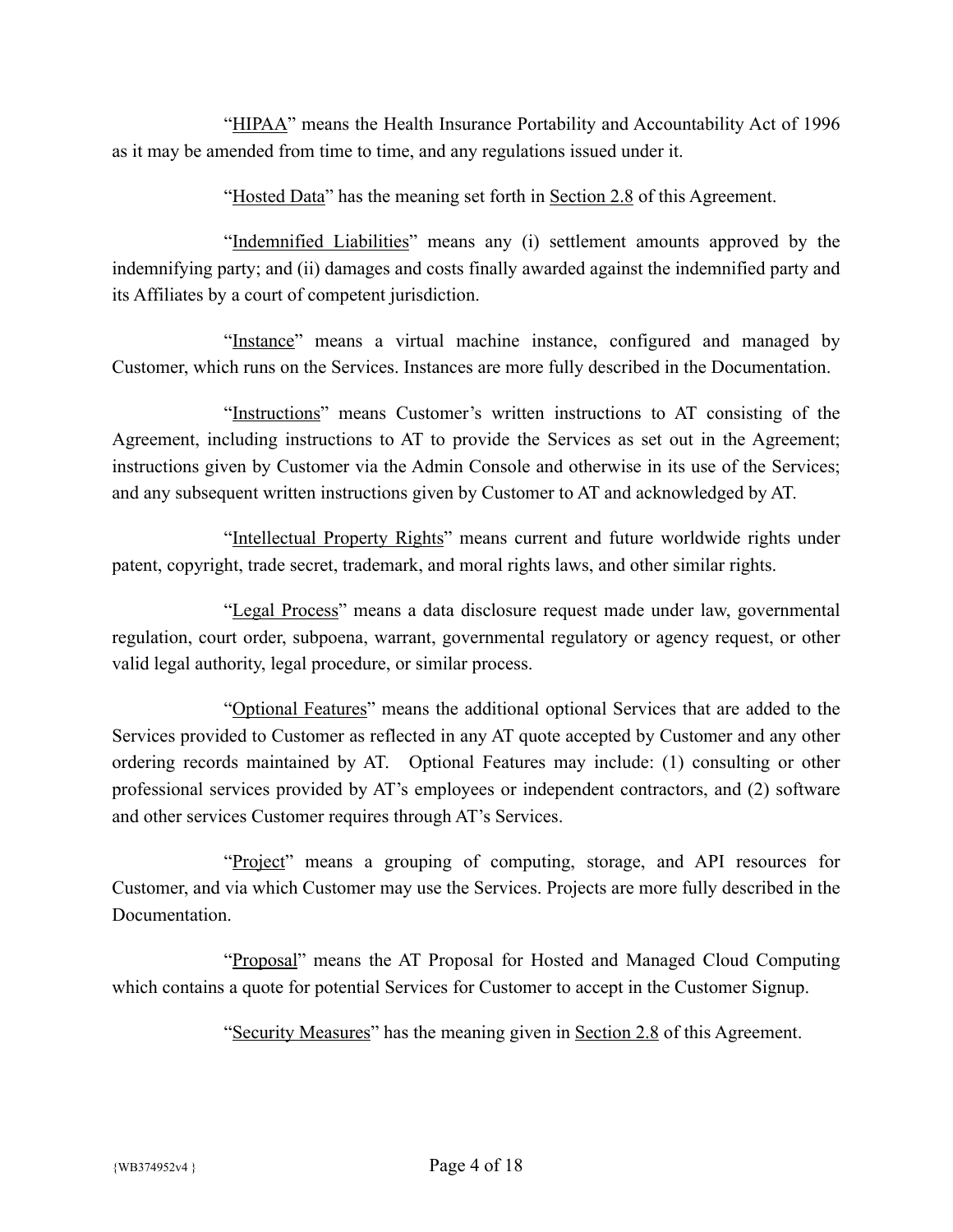"Services" means the services as indicated and accepted in the Customer Signup and further defined here: <https://adopttechnologies.com/services>/ (including any associated APIs); and TSS.

"Services Page" means the URL: [https://adopttechnologies.com/services/](https://adopttechnologies.com/services)

"SLA" means each of the then-current service level agreements at: [https://](https://adopttechnologies.com/legal/sla.pdf) [adopttechnologies.com/legal/sla.pdf](https://adopttechnologies.com/legal/sla.pdf).

"Software" means any downloadable tools, software development kits or other such proprietary computer software provided by AT in connection with the Services, which may be downloaded by Customer, and any updates AT may make to such Software from time to time.

"Subprocessors" means (a) all AT Group entities that have logical access to, and process, Customer Personal Data (each, a "AT Group Subprocessor"), and (b) all third parties (other than AT Group entities) that are engaged to provide services to Customer and that have logical access to, and process, Customer Personal Data (each, a "Third Party Subprocessor").

"Taxes" means any duties, customs fees, or taxes (other than AT's income tax) associated with the purchase of the Services, including any related penalties or interest.

"Term" has the meaning set forth in Section 10 of this Agreement.

"Terms URL" means the following URL set forth here: https://adopttechnologies.com/legal/terms/pdf

"Third-Party Legal Proceeding" means any formal legal proceeding filed by an unaffiliated third party before a court or government tribunal (including any appellate proceeding).

"TSS" means the technical support service provided by AT to the administrators pursuant to the Customer's Signup

2. Provision of the Services.

2.1. Services Use. Subject to this Agreement, during the Term, Customer may: (a) use the Services, (b) integrate the Services into any Application that has material value independent of the Services, (c) use any Software provided by AT as part of the Services, and (d) use any Optional Features that may be included in the Services. Customer may not sublicense or transfer these rights except as permitted under the Section 16.2 of the Agreement.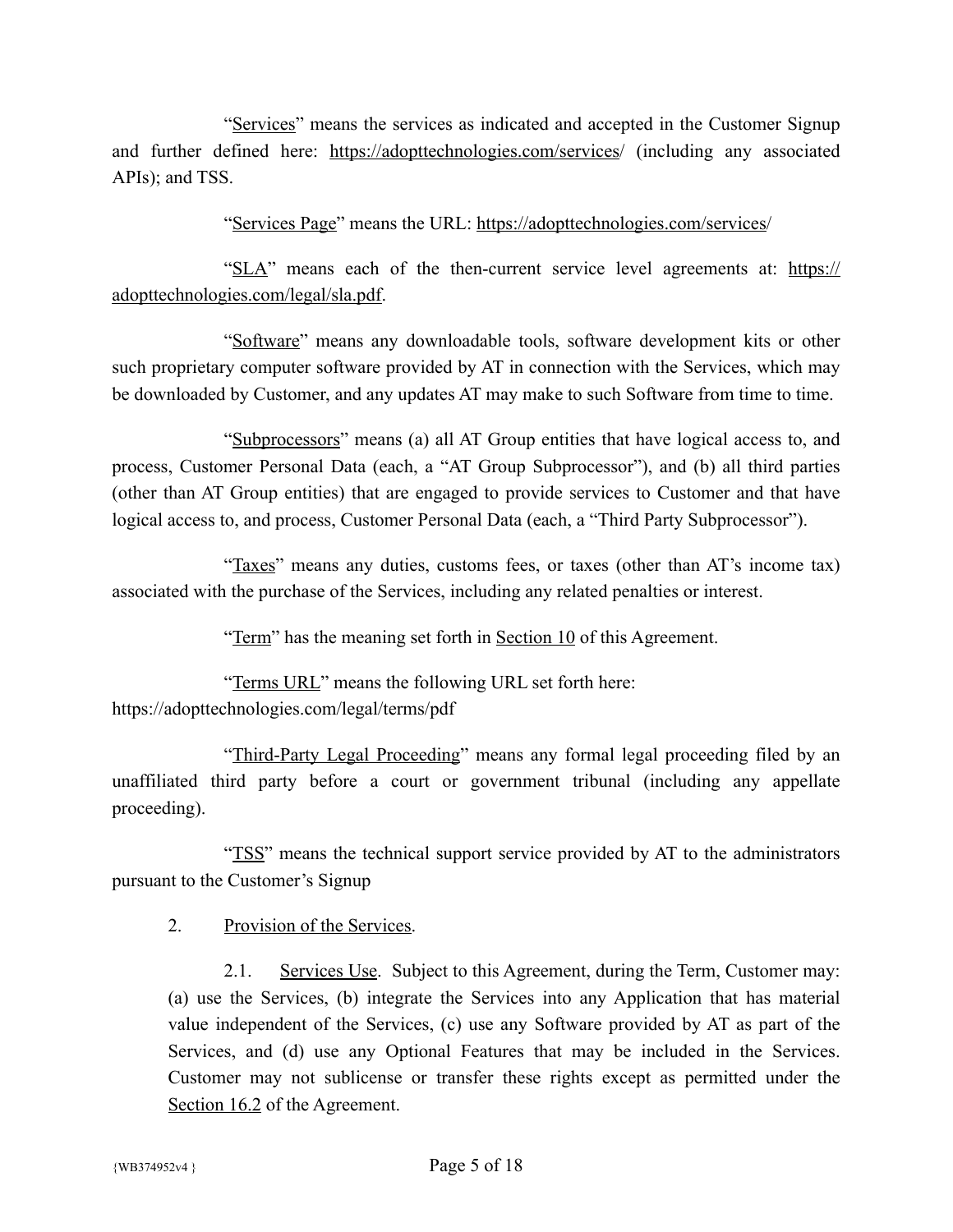2.2. Administration Console. AT will provide the Services to Customer. As part of receiving the Services, Customer will have access to the Admin Console, through which Customer may administer the Services.

2.3. Facilities. All AT facilities used to store and process an Application and Customer Data will adhere to reasonable security standards no less protective than the security standards at facilities where AT processes and stores its own information of a similar type. AT has implemented at least industry standard systems and procedures to (i) ensure the security and confidentiality of an Application and Customer Data, (ii) protect against anticipated threats or hazards to the security or integrity of an Application and Customer Data, and (iii) protect against unauthorized access to or use of an Application and Customer Data.

2.4. Data Location. Customer may select where certain Customer Data will be stored ("Data Location Selection"), and AT will store the Customer Data at the Data Location Selection in accordance with the Customer Signup. If a Data Location Selection is not made by Customer with respect to any Customer Data, AT may process and store the Customer Data anywhere AT or its agents maintain facilities. By using the Services, Customer consents to this processing and storage of Customer Data. Under this Agreement, AT is merely a data processor.

2.5. Accounts. Customer must have an Account to use the Services, and is solely responsible for the information it provides to create the Account, the security of its passwords for the Account, and for any use of its Account. If Customer becomes aware of any unauthorized use of its password or its Account, Customer will notify AT as promptly as possible. AT has no obligation to provide Customer multiple Accounts.

2.6. New Applications and Services. AT may: (i) make new applications, tools, features or functionality available from time to time through the Services and (ii) add new services to the Services definition from time to time (by adding them at the URL set forth under that definition), the use of which may be contingent upon Customer's agreement to additional terms.

## 2.7. Modifications.

(a) To the Services. AT may, but is not obligated, make commercially reasonable updates to the Services from time to time. If AT makes a material change to the Services, AT will inform Customer, provided that Customer has subscribed with AT to be informed about such change.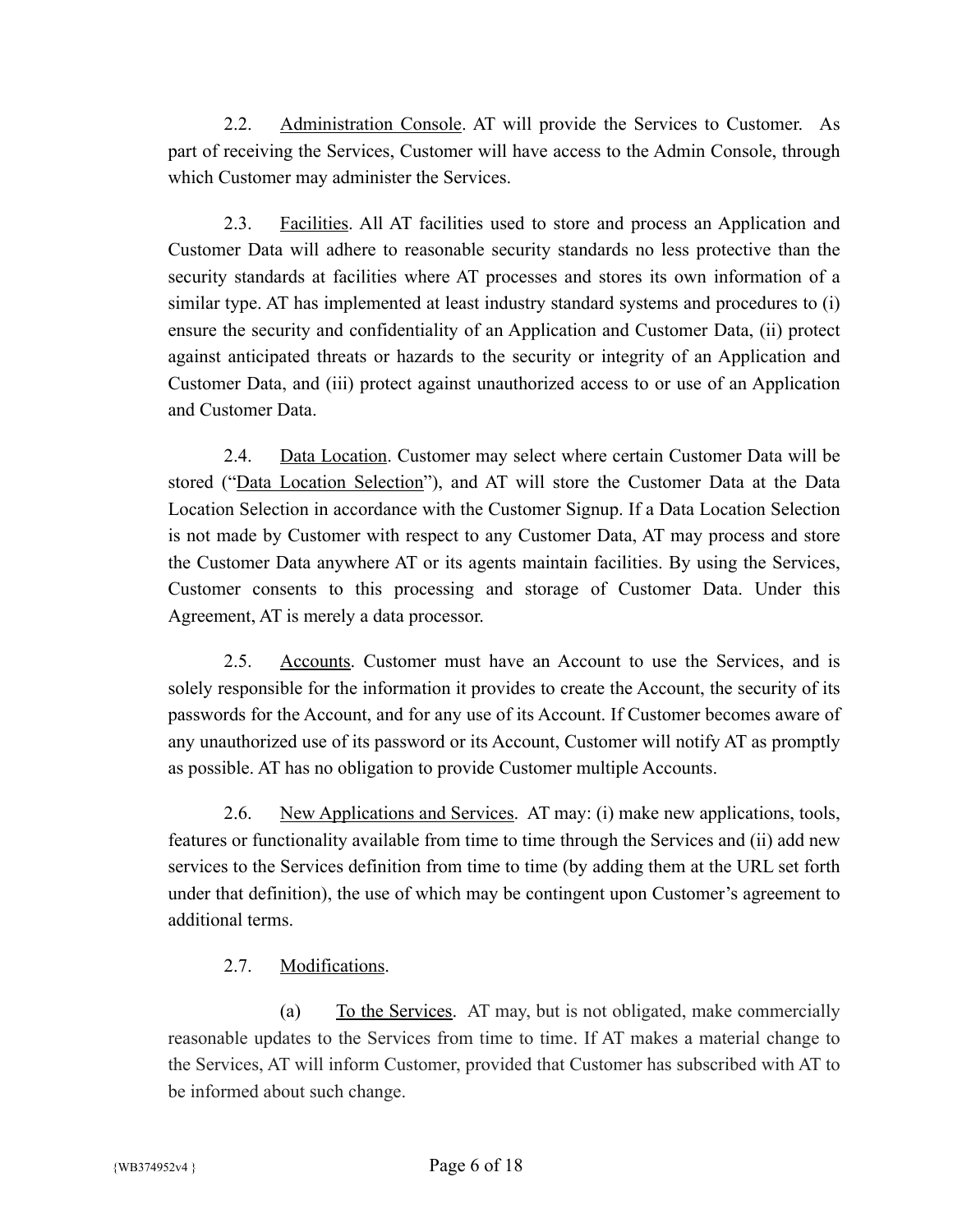(b) To the Agreement. At AT's sole discretion, AT may make changes to this Agreement, including pricing (and any linked documents) from time to time. Unless otherwise noted by AT, material changes to the Agreement will become effective 30 days after they are posted, except if the changes apply to new functionality in which case they will be effective immediately. AT will provide at least 90 days' advance notice for materially adverse changes to any SLAs by either: (i) sending an email to Customer's primary point of contact; (ii) posting a notice in the Admin Console; or (iii) posting a notice to the applicable SLA webpage. If Customer does not agree to the revised Agreement, please stop using the Services. AT will post any modification to this Agreement to the Terms URL.

2.8. Data Processing and Security. Our Services infrastructure stores and transmits information about customers' businesses, as well as information collected by those businesses. We refer to all such information that we do not actively collect as "Hosted Data." Hosted Data may include personally identifiable information and other information that belongs to our customers' own customers, website visitors, or other users. Company is a passive recipient of Hosted Data: we take no active part in collecting it, and generally we do not access its content. However, Company staff may occasionally access Hosted Data through delivery of services and support to customers. For instance, staff may come into contact with Hosted Data by verifying back-up and restore processes, by verifying that applications are running properly, or through debugging efforts.

(a) Data Protection Legislation. The parties agree and acknowledge that the Data Protection Legislation will apply to the processing of Customer Personal Data.

## (b) Processing of Customer Personal Data.

(i) Controller and Processor. If the Data Protection Legislation applies to the processing of Customer Personal Data, then as between the parties, the parties acknowledge and agree that: (a) Customer is the controller of Customer Personal Data under the Agreement; (b) AT is a processor of such data; (c) Customer will comply with its obligations as a controller under the Data Protection Legislation; and (d) AT will comply with its obligations as a processor under the Agreement. If under the Data Protection Legislation a Customer Affiliate is considered the controller (either alone or jointly with the Customer) with respect to certain Customer Personal Data, Customer represents and warrants to AT that Customer is authorized: (i) to give the Instructions to AT and otherwise act on behalf of such Customer Affiliate in relation to such Customer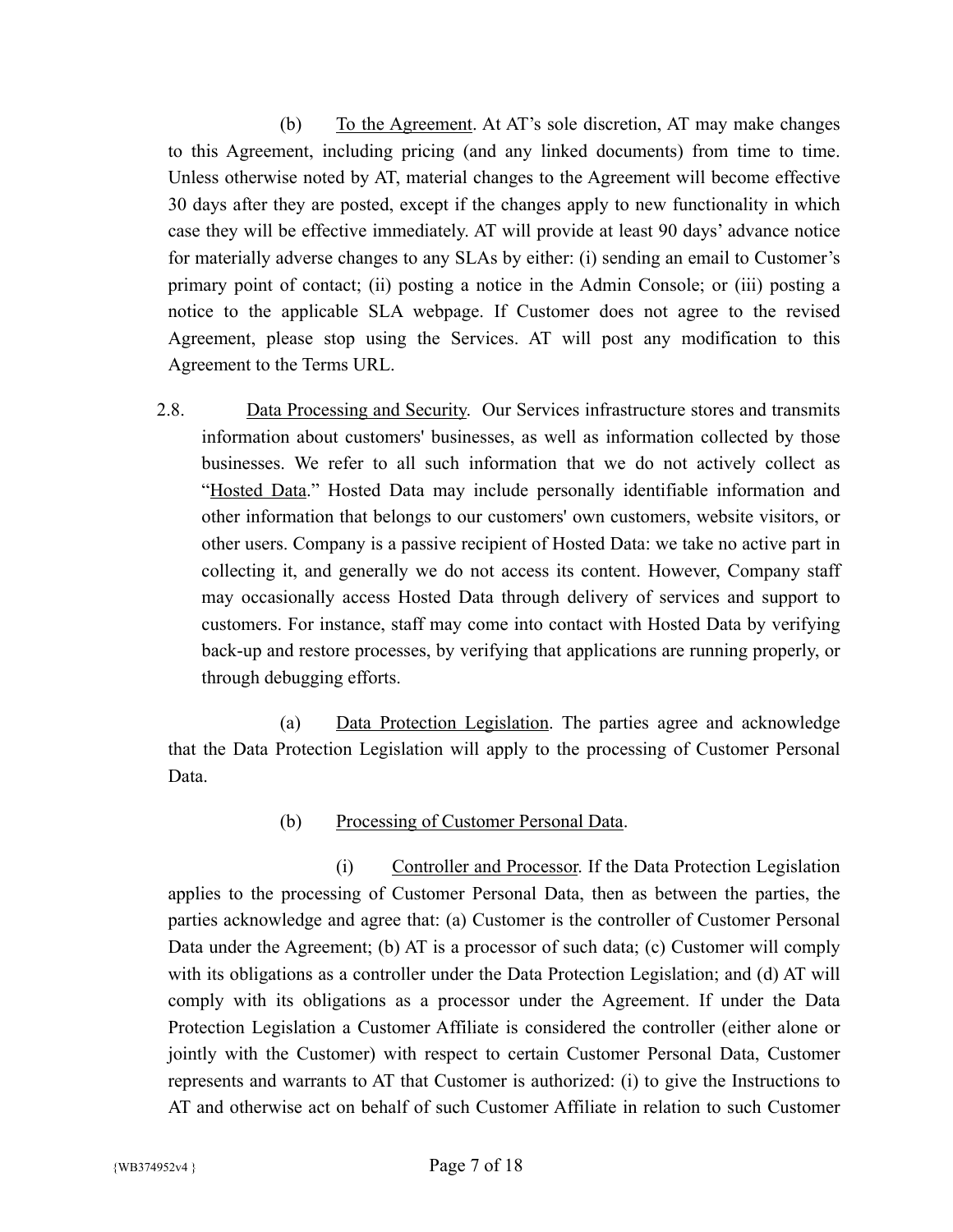Personal Data as described in these Terms, and (ii) to bind the Customer Affiliate to these Terms.

(ii) Scope of Processing. AT will only process Customer Personal Data in accordance with the Instructions, and will not process Customer Personal Data for any other purpose.

(iii) Additional Products. Customer acknowledges that if it installs, uses, or enables Additional Products, then the Services may allow such Additional Products to access Customer Data as required for the interoperation of those Additional Products with the Services. The Agreement does not apply to the processing of data transmitted to or from such Additional Products. Such Additional Products are not required to use the Services.

## (c) Data Security; Security Compliance.

(i) Security Measures. AT will take and implement appropriate technical and organizational measures to protect Customer Data against accidental or unlawful destruction or accidental loss or alteration, or unauthorized disclosure or access, or other unauthorized processing (the "Security Measures"). AT may interrupt service to update or modify the Security Measures from time to time provided that such updates and modifications do not result in the degradation of the overall security of the Services. Customer agrees that it is solely responsible for its use of the Services, including securing its account authentication credentials, and that AT has no obligation to protect Customer Data that Customer elects to store or transfer outside of AT's and its Subprocessors' systems (e.g., offline or on-premise storage).

(ii) Security Compliance by AT Staff. AT will take appropriate steps to ensure compliance with the Security Measures by its employees, contractors and Subprocessors to the extent applicable to their scope of performance.

(iii) Data Incidents. If AT becomes aware of a Data Incident, AT will promptly notify Customer of the Data Incident, and take reasonable steps to minimize harm and secure Customer Data. Notification(s) of any Data Incident(s) will be delivered to the email address provided by Customer in the Agreement (or in the Admin Console) or, at AT's discretion, by direct Customer communication (e.g., by phone call or an in-person meeting). Customer acknowledges that it is solely responsible for ensuring that the contact information set forth above is current and valid, and for fulfilling any third party notification obligations. Customer agrees that "Data Incidents" do not include: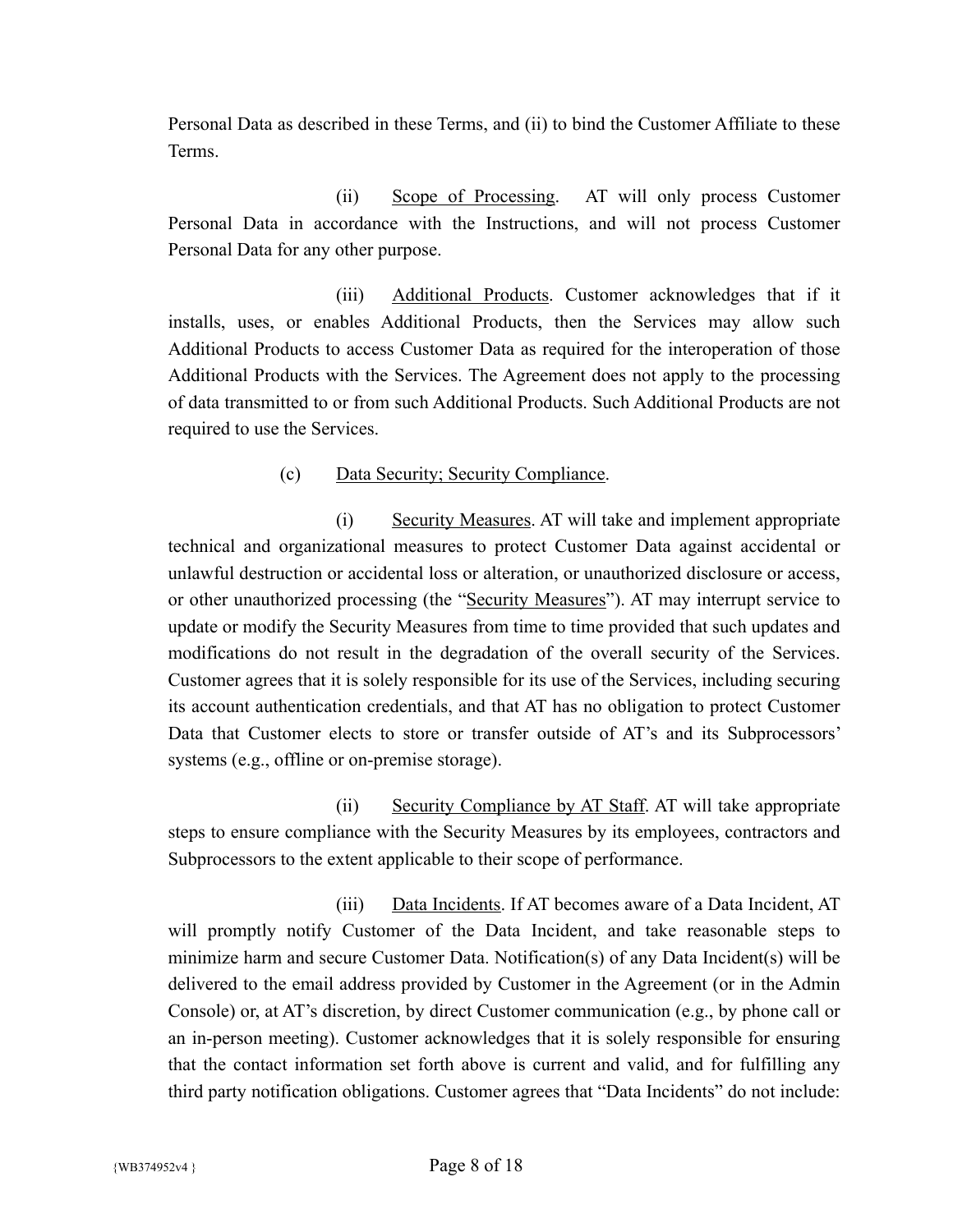(i) unsuccessful access attempts or similar events that do not compromise the security or privacy of Customer Data, including pings, port scans, denial of service attacks, and other network attacks on firewalls or networked systems; or (ii) accidental loss or disclosure of Customer Data caused by Customer's use of the Services or Customer's loss of account authentication credentials. AT's obligation to report or respond to a Data Incident under this Section will not be construed as an acknowledgement by AT of any fault or liability with respect to the Data Incident.

(d) Data Location and Transfers. Customer may select where certain Customer Data will be stored (the "Data Location Selection"), and AT will store it there in accordance with the Service Specific Terms. If a Data Location Selection is not covered by the Service Specific Terms (or a Data Location Selection is not made by Customer in respect of any Customer Data), AT may store and process the relevant Customer Data anywhere AT or its Subprocessors maintain facilities.

(e) Subprocessors.

(i) Subprocessors. AT may engage Subprocessors to provide limited parts of the Services, subject to the restrictions in these Terms.

(ii) Subprocessing Restrictions. AT will ensure that Subprocessors only access and use Customer Data in accordance with this Section 2.8(e) (Data Location and Transfers) and terms of the Agreement and that they are bound by written agreements that require them to provide at least the level of data protection required by the Data Processing Legislation.

(iii) Consent to Subprocessing. Customer consents to AT subcontracting the processing of Customer Data to Subprocessors in accordance with the Agreement.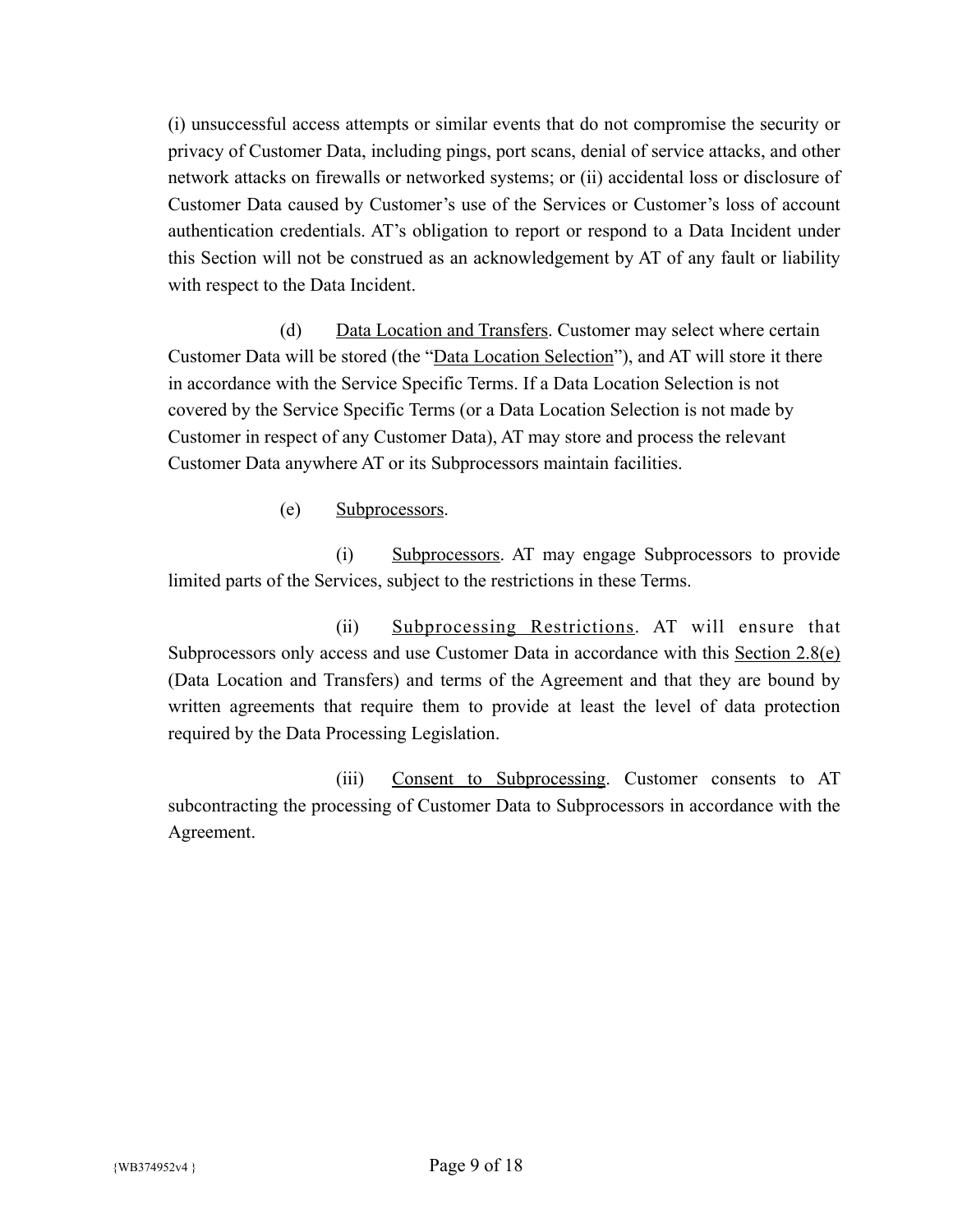## 3. Payment Terms.

3.1. Standard Fees. In consideration of the provision of the Services by AT and the rights granted to Customer under this Agreement, Customer shall pay the Fees set out in a prepaid plan pursuant to the Customer Signup ("Prepaid Plan"). Payment to AT of such Fees and the reimbursement of expenses pursuant to this Section 3 shall constitute payment in full for the performance of the Services. Such fees may be revised from time to time. Payment is due before the start of each prepayment period (as defined in the Customer Signup), including renewed prepayment periods. Each Prepaid Plan will renew automatically at the end of its prepayment period.

3.2. Cancellation Terms. Customer will provide notice of cancellation by email to: [contract@adopttechnologies.com](mailto:contract@adopttechnologies.com) pursuant to the terms of this Section 3.2:

(a) If the prepayment period is one month or less, Customer must cancel the Prepaid Plan before the beginning of each month with written notice.

(b) If the prepayment period exceeds one month, Customer may cancel the Prepaid Plan at any time during the first 30 days of a renewed prepayment period, and if AT has already charged Customer for such period, it will refund the fees, prorated to deduct for the time between start of the prepayment period and cancellation.

3.3. Fees for Optional Features. Fees for Optional Features are in addition to the Fees for the standard Prepaid Plan. Pursuant to AT's standard policies, AT may bill Customer separately for Optional Features on a monthly or other periodic basis.

3.4. Alternative Fees. If Customer and AT agree to alternative fees in the Customer Signup or in a supplementary statement of work for Optional Features (a "Statement of Work"), such alternative fees will apply until the end-date specifically listed in the Customer's Signup or Statement of Work. If no end date is listed, the alternative fees will apply for 1 year. Thereafter, alternative fees will revert to AT's standard fees.

3.5. Fees for Statement of Work Expenses. Customer shall reimburse AT for all reasonable expenses incurred in accordance with the Statement of Work, within thirty (30) days of receipt by the Customer of an invoice from AT accompanied by receipts and reasonable supporting documentation.

3.6. Other Fee Terms. Pursuant to AT's standard policies, Customer will pay any administration or other fees required by the Services and Optional Features listed in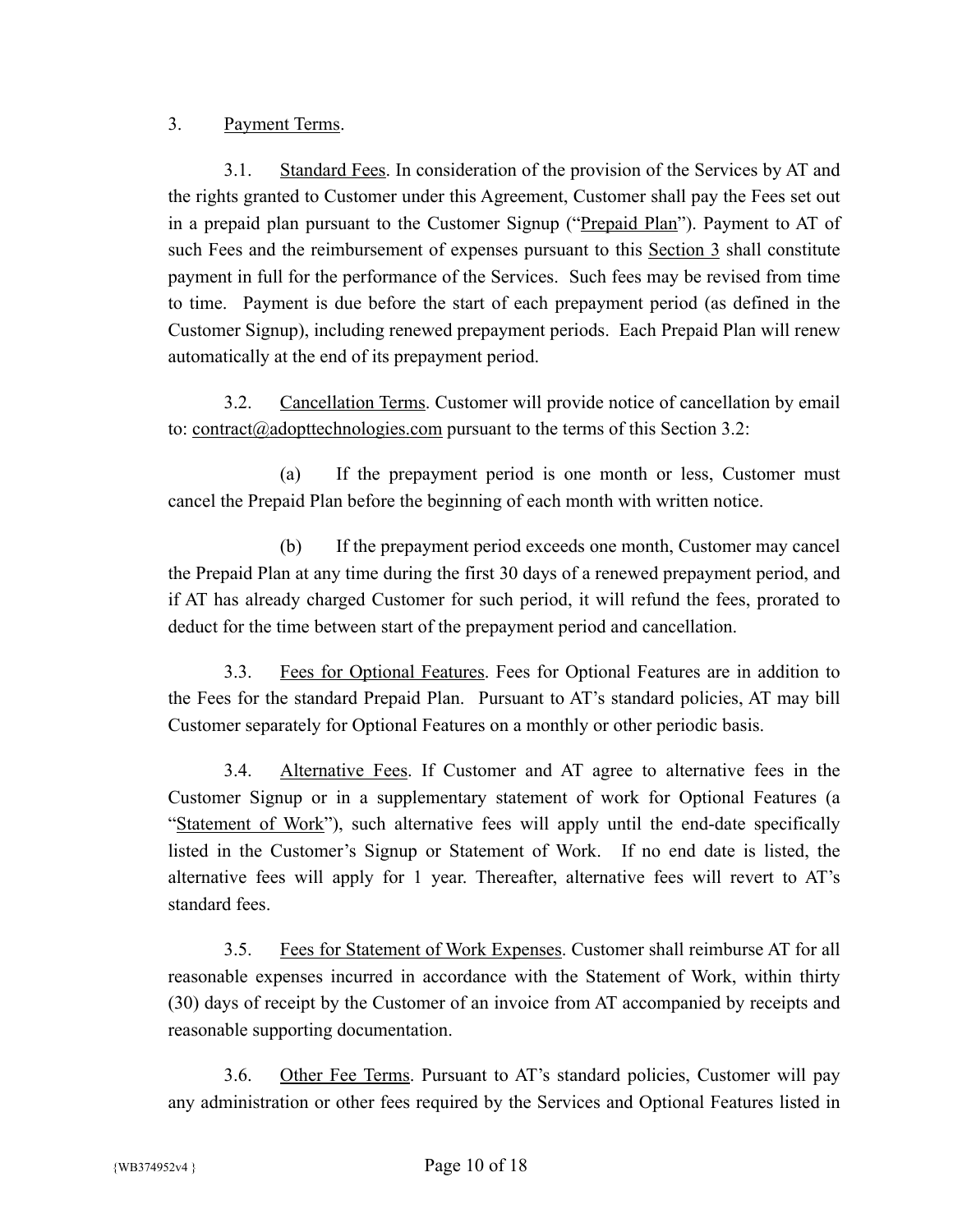Customer Signup. Promotional credits and SLA credits issued by AT may not be used to pay for Optional Features, and no credit issued by AT may be used for Third Party Products and Services. In the event that Customer under-utilizes its memory or data related Services and Optional Features as listed in its Customer's Signup, AT shall not provide any kind of memory or data roll-over to a future month, a credit, or any other refund related to the underutilization.

3.7. Invoice Disputes & Refunds. Any invoice disputes must be submitted at least fifteen (15) days prior to the payment due date. If the parties determine that certain billing inaccuracies are attributable to AT, AT will not issue a corrected invoice, but will instead issue a credit memo specifying the incorrect amount in the affected invoice. If the disputed invoice has not yet been paid, AT will apply the credit memo amount to the disputed invoice and Customer will be responsible for paying the resulting net balance due on that invoice. To the fullest extent permitted by law, Customer waives all claims relating to Fees unless claimed within sixty days after charged (this does not affect any Customer rights with its credit card issuer). Refunds (if any) are at the sole discretion of AT and will only be in the form of credit for the Services. Nothing in this Agreement obligates AT to extend credit to any party.

3.8. Delinquent Payments; Suspension. Except for invoiced payments that the Customer has successfully disputed, all late payments shall bear interest at the lesser of the rate of 1.5% per month or the highest rate permissible under applicable law, calculated daily and compounded monthly. AT may charge a late fee of \$3 per day for administrative expenses, starting on the first day after any payment is due. Customer shall further reimburse AT for all costs incurred in collecting any late payments, including, without limitation, attorneys' fees. In addition to all other remedies available under this Agreement or at law (which AT does not waive by the exercise of any rights hereunder), AT shall be entitled to suspend the provision of any Services and access to Customer's Account if the Customer fails to pay any amounts when due hereunder and such failure continues for fifteen (15) days following written notice thereof.

3.9. Mandatory Credit Card on File. Customer shall maintain a valid credit card on file at all times. AT may charge such card fees listed on Customer's Signup on the first business day of each month. Customer will update credit card information as necessary by contacting AT's support team by telephone at 480-422-6400. If a charge attempt is denied, AT shall first make reasonable efforts to provide advanced notice of discontinuation of Services. If such denied charge attempt is not thereafter resolved, AT may discontinue Customer's Service.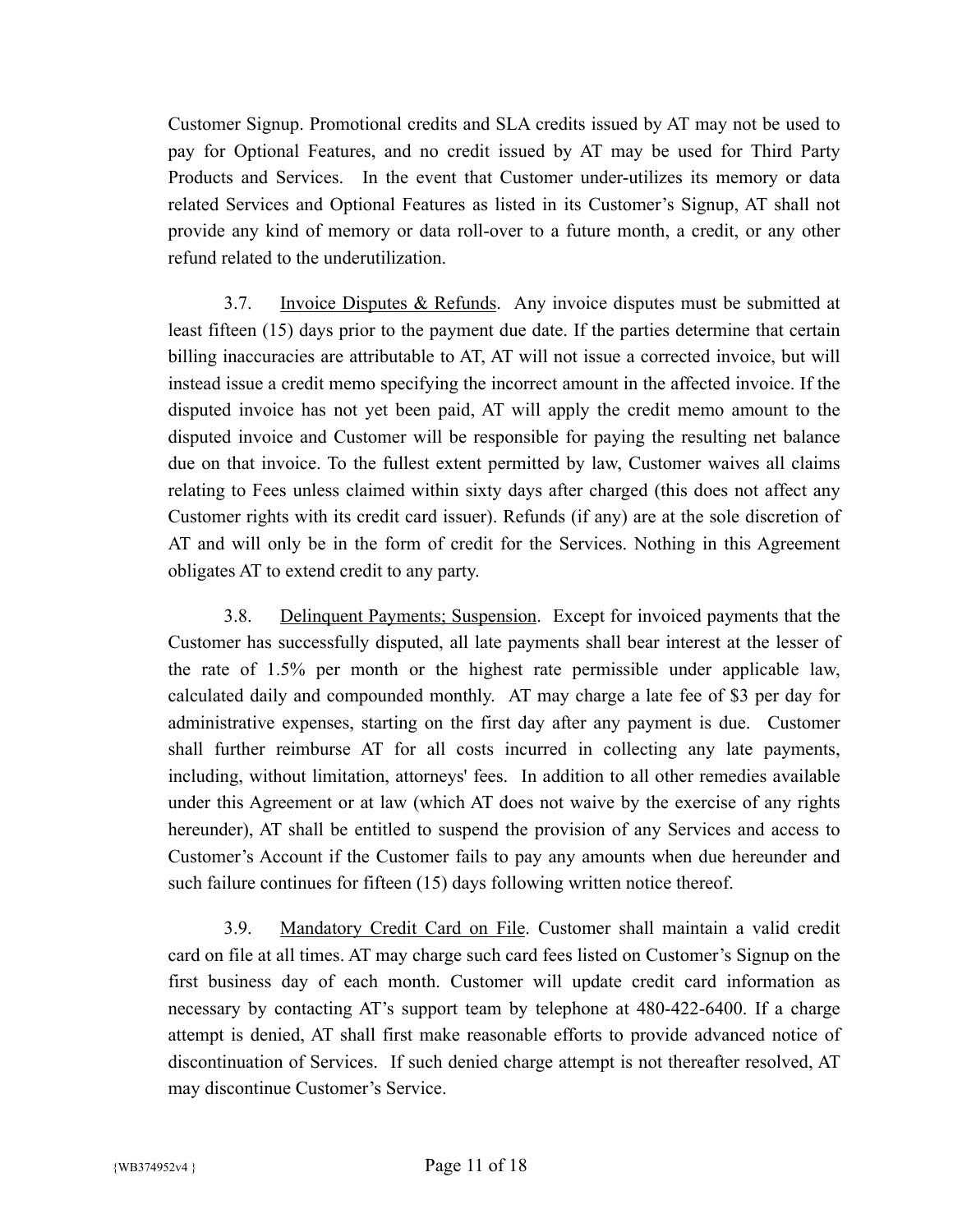3.10. Taxes. Customer shall be responsible for all sales, use and excise taxes, and any other similar taxes, duties and charges of any kind imposed by any federal, state or local governmental entity on any amounts payable by Customer hereunder; provided, that, in no event shall Customer pay or be responsible for any taxes imposed on, or with respect to, AT's income, revenues, gross receipts, personnel or real or personal property or other assets.

#### 4. Customer Obligations.

4.1. Compliance. Customer is solely responsible for its Applications, Projects, and Customer Data and for making sure its Applications, Projects, and Customer Data comply with the AUP. AT reserves the right to review the Application, Project, and Customer Data for compliance with the AUP. Customer is responsible for ensuring all Customer End Users comply with Customer's obligations under the AUP and the restrictions in Sections 4.3 and 4.5 below.

4.2. Privacy. Customer will obtain and maintain any required consents necessary to permit the processing of Customer Data under this Agreement.

4.3. Restrictions. Customer will not, and will not allow third parties under its control to: (a) copy, modify, create a derivative work of, reverse engineer, decompile, translate, disassemble, or otherwise attempt to extract any or all of the source code of the Services (subject to <u>Section 4.4</u> below and except to the extent such restriction is expressly prohibited by applicable law); (b) use the Services for High Risk Activities; (c) sublicense, resell, or distribute any or all of the Services separate from any integrated Application; (d) create multiple Applications, Accounts, or Projects to simulate or act as a single Application, Account, or Project (respectively) or otherwise access the Services in a manner intended to avoid incurring Fees; (e) unless otherwise set forth in the Customer Signup, use the Services to operate or enable any telecommunications service or in connection with any Application that allows Customer End Users to place calls or to receive calls from any public switched telephone network; or (f) process or store any Customer Data that is subject to the International Traffic in Arms Regulations maintained by the Department of State. Unless otherwise specified in writing by AT, AT does not intend uses of the Services to create obligations under HIPAA, and makes no representations that the Services satisfy HIPAA requirements. If Customer is (or becomes) a Covered Entity or Business Associate, as defined in HIPAA, Customer will not use the Services for any purpose or in any manner involving Protected Health Information (as defined in HIPAA) unless Customer has received prior written consent to such use from AT.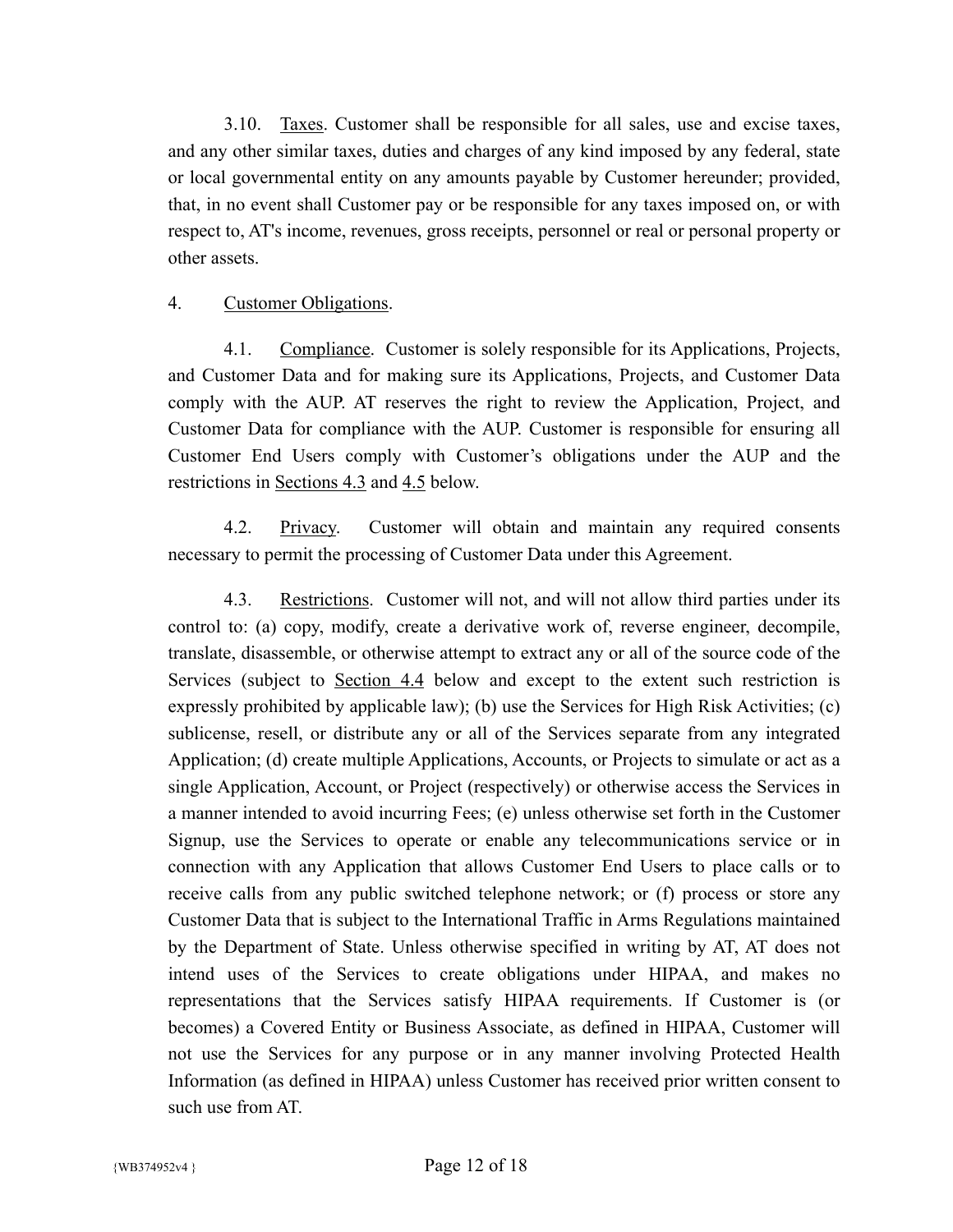4.4. Personal Data. Without limiting the foregoing, if Customer Data includes personal information, personally identifiable information, personal data, any information about a person or individual, or any other data covered by applicable law or regulation, Customer represents that Customer has obtained all necessary rights to transfer such Customer Data to or from the AT region you select, and you will comply with all of your obligations with respect of such Customer Data as required by applicable law or regulation, which may include obtaining consent of the subjects of such Customer Data. We may reproduce Customer Data as necessary in providing our Services.

4.5. The Service does not include any software, consulting service, or other product or service not provided by AT. Third party products and services include, without limitation: (A) any third party consulting services that assist Customer in utilizing the Service or otherwise relate to the Service, including such services provided by third parties AT referred to Customer; and (B) any and all software and other products and services Customer acquires through AT online services, unless such product or service is specifically identified on Customer Signup as provided by AT.

4.6. THIRD PARTY PRODUCTS AND SERVICES ARE NOT PART OF THE SERVICE, AND CUSTOMER ACQUIRES THEM DIRECTLY FROM THE THIRD PARTY PROVIDER PURSUANT TO SUCH CONTRACT AS CUSTOMER AND THE THIRD PARTY PROVIDER MAY EXECUTE. AT IS NOT RESPONSIBLE OR LIABLE FOR THIRD PARTY PRODUCTS AND SERVICES, EVEN IF AT RECOMMENDS THE THIRD PARTY PROVIDER, EVEN IF THE THIRD PARTY PRODUCTS AND SERVICES ARE RLEATED TO THE SERVICE OR TO CUSTOMER'S ABILITY TO RECEIVE OR EXPLOIT THE SERVICE, AND EVEN IF AT ACTS AS THE THIRD PARTY PROVIDER'S AGENT IN DELIVERING THE THIRD PARTY PRODUCT OR SERVICE, IN COLLECTING PAYMENT, OR IN OTHER WAYS. WITHOUT LIMITING THE GENERALITY OF THE FOREGOING, AT WILL HAVE NO RESPONSIBILITY OR LIABILITY FOR MAINTENANCE, UPDATES, OR UPGRADES OF THIRD PARTY PRODUCTS AND SERVICES OR FOR INTELLECTUAL PROPERTY INFRINGEMENT BY THIRD PARTY PRODUCTS AND SERVICES. In the event that AT is held liable for third party products or services, such liability will be subject to the disclaimers and limitations of liability in Sections 13 and 14 of this Agreement.

4.7. Third Party Components. Third party components (which may include open source software) of the Services may be subject to separate license agreements. To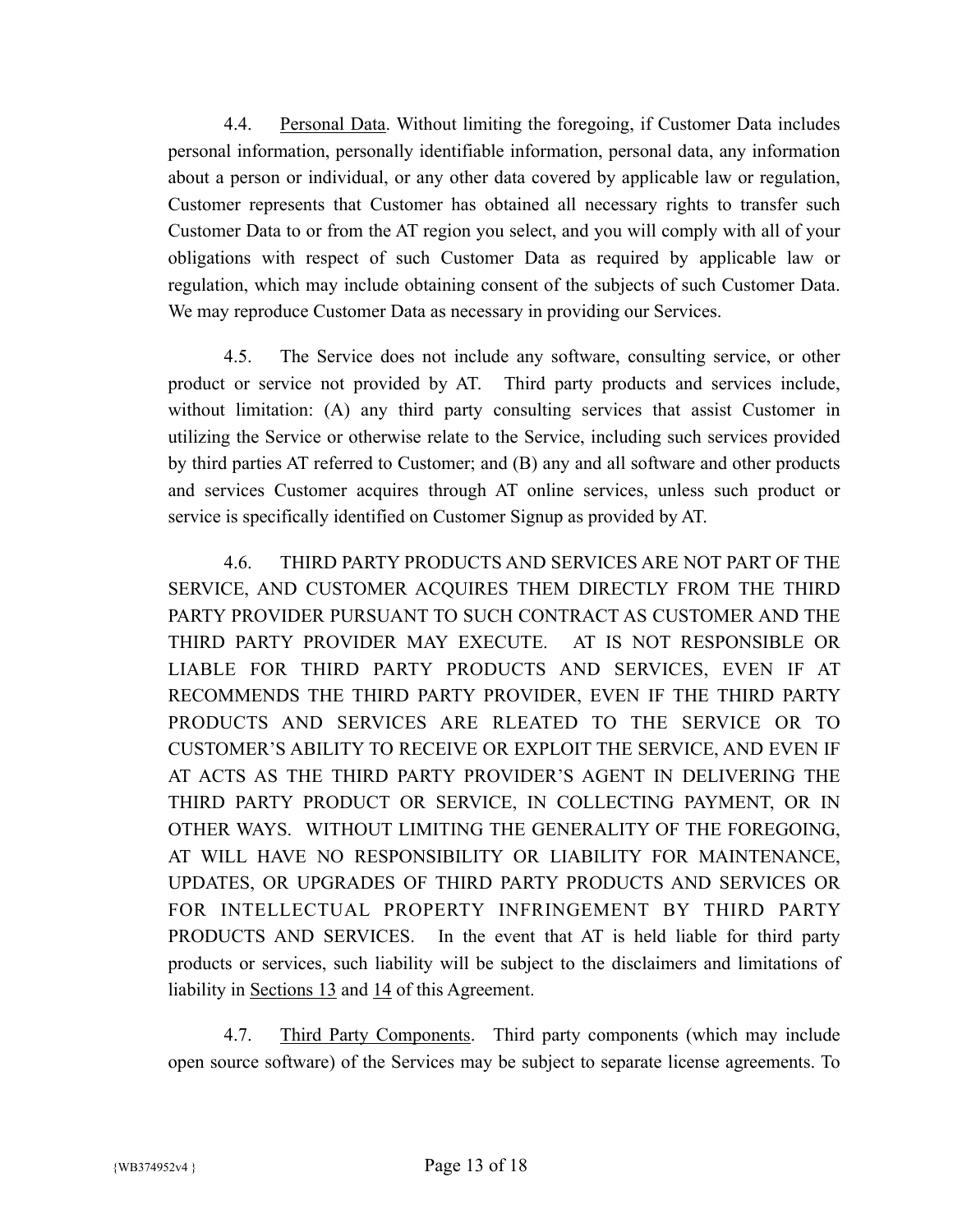the limited extent a third party license expressly supersedes this Agreement, that third party license governs Customer's use of that third party component.

4.8. Documentation. AT may provide Documentation for Customer's use of the Services. The Documentation may specify restrictions (e.g. attribution or HTML restrictions) on how the Applications may be built or the Services may be used and Customer will comply with any such restrictions specified.

## 5. Suspension and Removals.

5.1. Suspension/Removals. If Customer becomes aware that any Application, Project, or Customer Data violates the AUP, Customer will immediately suspend the Application or Project and/or remove the relevant Customer Data (as applicable). If Customer fails to suspend or remove as noted in the prior sentence, AT may specifically request that Customer do so. If Customer fails to comply with AT's request to do so within twenty-four hours, then AT may disable the Project or Application, and/or disable the Account (as may be applicable) until such violation is corrected.

5.2. Emergency Security Issues. Despite the foregoing, if there is an Emergency Security Issue, then AT may automatically suspend the offending Application, Project, and/or Account. Suspension will be to the minimum extent required, and of the minimum duration, to prevent or resolve the Emergency Security Issue. If AT suspends an Application, Project, or the Account, for any reason, without prior notice to Customer, at Customer's request, AT will provide Customer the reason for the suspension as soon as is reasonably possible.

## 6. Intellectual Property Rights; Use of Customer Data; Feedback.

6.1. Intellectual Property Rights. Except as expressly set forth in this Agreement, this Agreement does not grant either party any rights, implied or otherwise, to the other's content or any of the other's intellectual property. As between the parties, Customer owns all Intellectual Property Rights in Customer Data and the Application or Project (if applicable), and AT owns all Intellectual Property Rights in the Services and Software.

6.2. Use of Customer Data. AT will not access or use Customer Data, except as necessary to provide the Services to Customer.

6.3. Customer Feedback. If Customer provides AT Feedback about the Services, then AT may use that information without obligation to Customer, and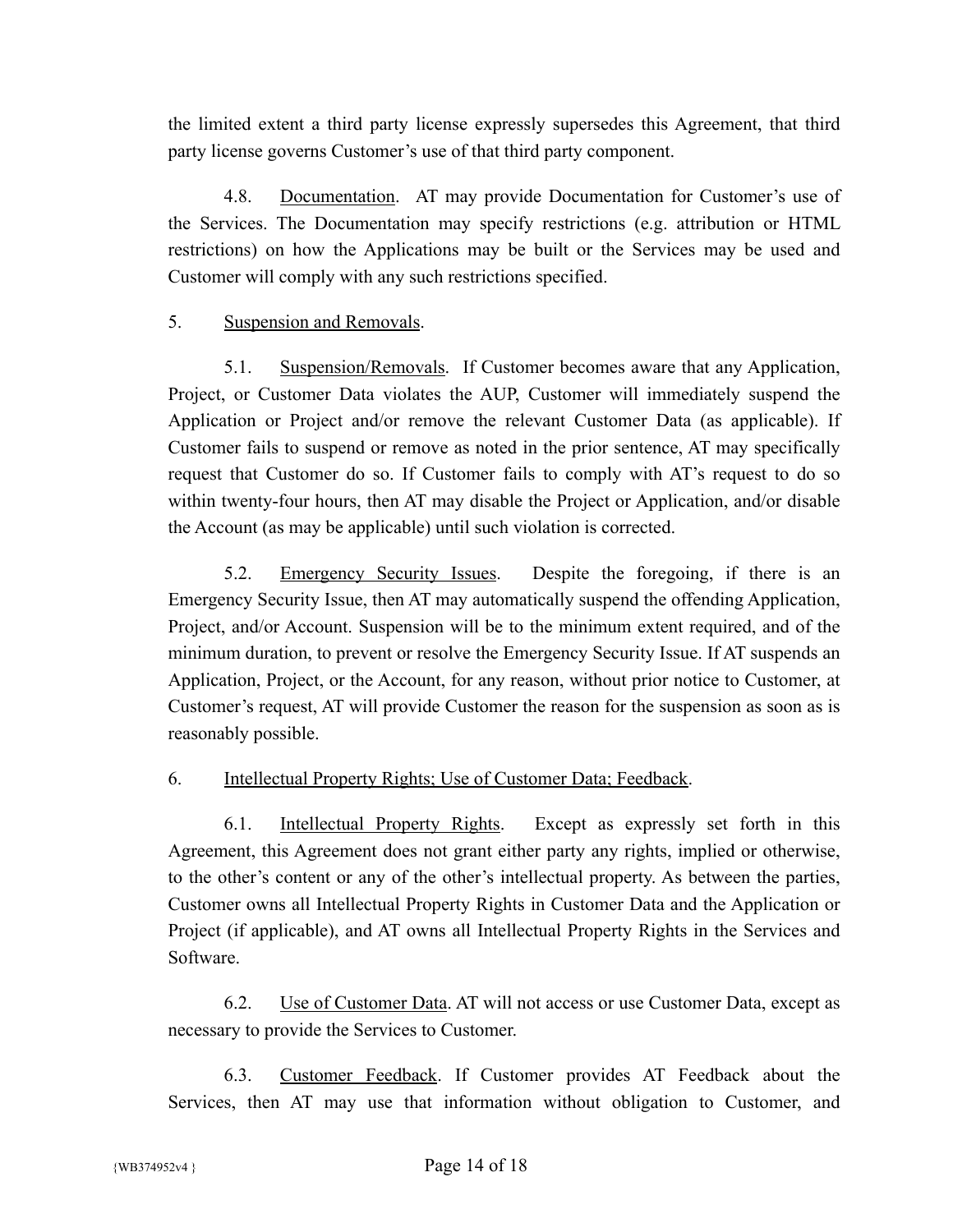Customer hereby irrevocably assigns to AT all right, title, and interest in, to, and under that Feedback.

### 7. Technical Support Services.

7.1. By Customer. Customer is responsible for technical support of its Applications and Projects.

7.2. By AT. Subject to payment of applicable Fees as listed in the Customer Signup, AT will provide TSS to Customer during the Term in accordance with the Customer Signup. If Customer downgrades its TSS level during any calendar month, AT may continue to provide TSS at the same level and TSS Fees before the downgrade for the remainder of that month.

#### 8. Deprecation of Services.

8.1. Discontinuance of Services. Subject to Section 8.2, AT may discontinue any Services or any portion or feature for any reason at any time without liability to Customer.

8.2. Deprecation Policy. AT will announce if it intends to discontinue or make backwards incompatible changes to the Services specified at Services Page. AT will use commercially reasonable efforts to continue to operate those Services versions and features identified at the Services Page without such changes for at least one year after that announcement, unless (as AT determines in its reasonable good faith judgment):

(i) required by law or third party relationship (including if there is a change in applicable law or relationship), or

(ii) doing so could create a security risk or substantial economic or material technical burden.

The above policy is the "Deprecation Policy."

9. Confidential Information.

9.1. Obligations. The recipient agrees to hold Confidential Information of the Discloser in strictest confidence and not to disclose such information to third parties or to use such information for any purpose whatsoever, except as authorized by this Agreement or in connection with Recipients obligations under this Agreement. The Recipient shall take reasonable precautions to protect the confidentiality of Discloser's Confidential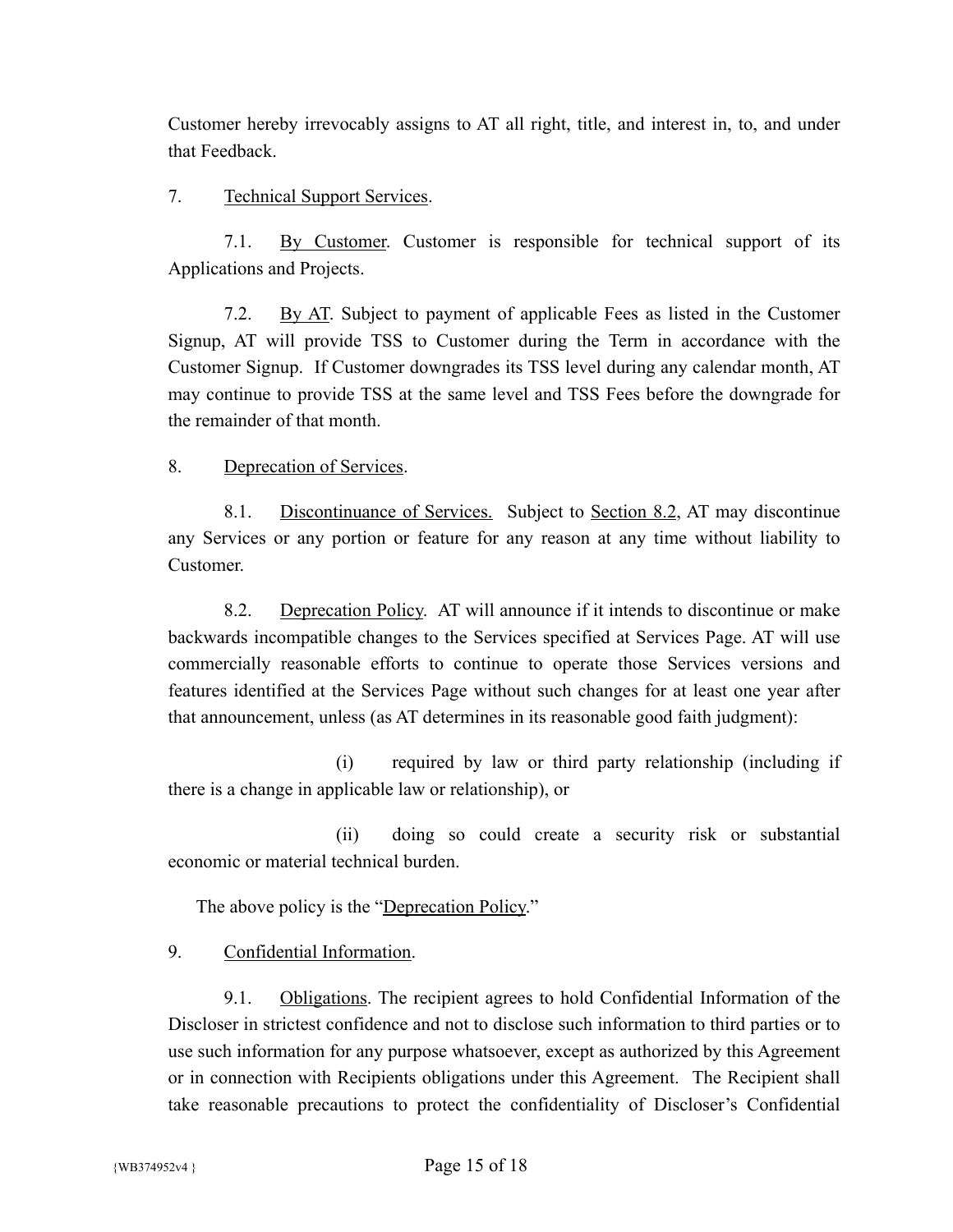Information, at least as stringent as the Recipient takes to protect its own Confidential Information, but with no less than reasonable care and reasonable restrictions. The Recipient will not disclose the Confidential Information, except to Affiliates, employees, agents or professional advisors who need to know it and who have agreed in writing (or in the case of professional advisors are otherwise bound) to keep it confidential. The Recipient will ensure that those people and entities use the received Confidential Information only to exercise rights and fulfill obligations under this Agreement, while using reasonable care to keep it confidential.

9.2. Required Disclosure. Notwithstanding any provision to the contrary in this Agreement, the recipient may also disclose Confidential Information to the extent required by applicable Legal Process; provided that the recipient uses commercially reasonable efforts to: (i) promptly notify the other party of such disclosure before disclosing; and (ii) comply with the other party's reasonable requests regarding its efforts to oppose the disclosure. Notwithstanding the foregoing, subsections (i) and (ii) above will not apply if the recipient determines that complying with (i) and (ii) could: (a) result in a violation of Legal Process; (b) obstruct a governmental investigation; and/or (c) lead to death or serious physical harm to an individual. As between the parties, Customer is responsible for responding to all third party requests concerning its use and Customer End Users' use of the Services.

## 10. Term and Termination.

10.1. Agreement Term. The "Term" of this Agreement will begin on the Effective Date and continue until the Agreement is terminated as set forth in Section 10 of this Agreement.

10.2. Termination for Breach. Either party may terminate this Agreement for breach if: (i) the other party is in material breach of the Agreement and fails to cure that breach within thirty days after receipt of written notice; (ii) the other party ceases its business operations or becomes subject to insolvency proceedings and the proceedings are not dismissed within ninety days; or (iii) the other party is in material breach of this Agreement more than two times notwithstanding any cure of such breaches. In addition, AT may terminate any, all, or any portion of the Services or Projects, if Customer meets any of the conditions in <u>Section 10.2(i)</u>, (ii), and/or (iii).

10.3. Termination for Inactivity. AT reserves the right to terminate the Services for inactivity, if, for a period exceeding 180 days, Customer: (a) has failed to access the Admin Console; (b) a Project has no active virtual machine or storage resources or an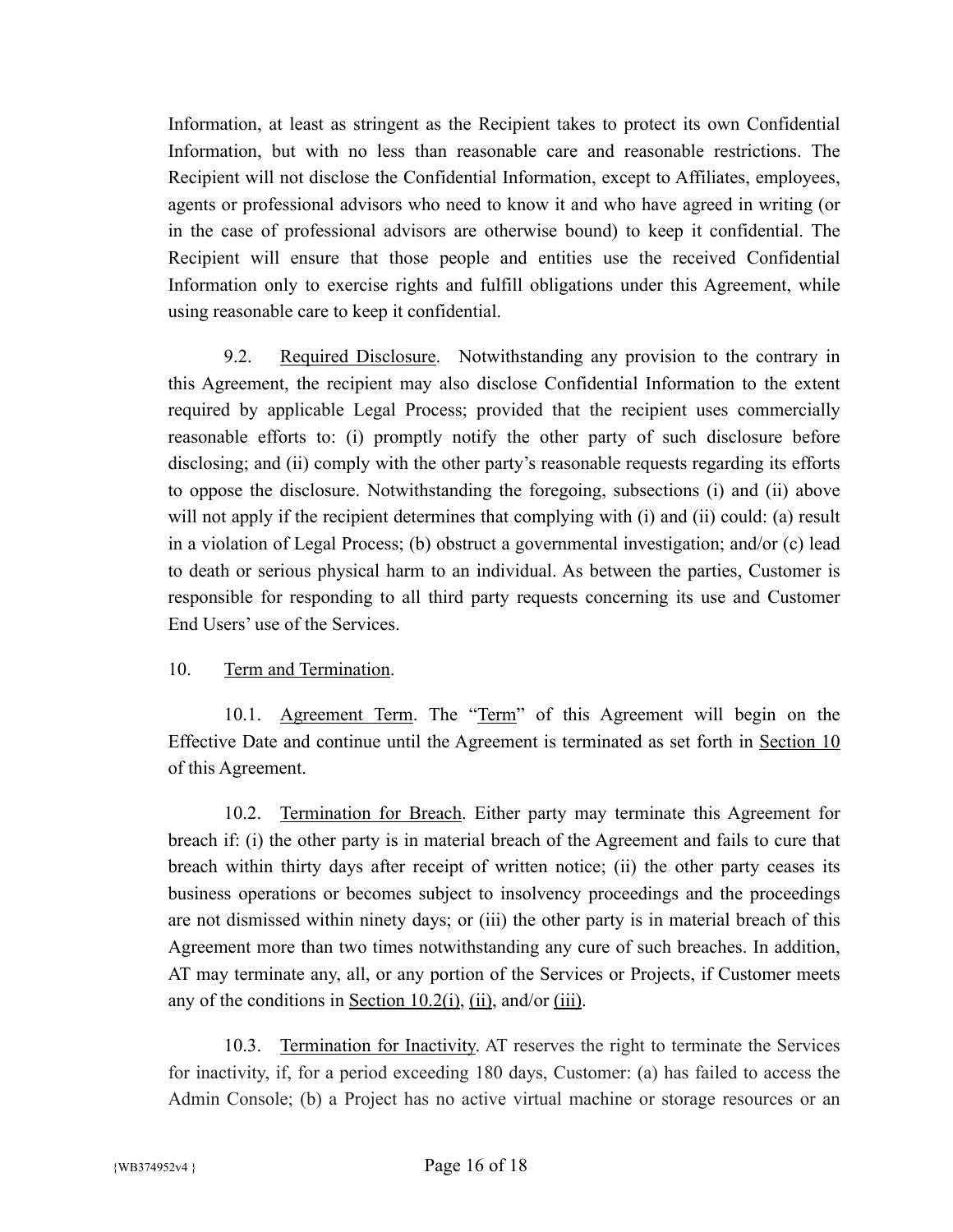Application has not served any requests; and (c) no electronic bills are being generated. AT reserves the right to terminate the provision of the Service(s) to a Project upon 30 days advance notice if, for a period of 60 days (i) Customer has not accessed the Admin Console or the Project has had no network activity; and (ii) such Project has not incurred any Fees for such Service(s).

10.4. Termination for Convenience. Customer may stop using the Services at any time. Customer may terminate this Agreement for its convenience at any time on prior written notice and upon termination, must cease use of the applicable Services. AT may terminate this Agreement for its convenience at any time without liability to Customer.

10.5. Effect of Termination. If the Agreement is terminated, then: (i) the rights granted by one party to the other will immediately cease; (ii) all Fees owed by Customer to AT are immediately due upon receipt of the final electronic bill; (iii) Customer will delete the Software, any Application, Instance, Project, and any Customer Data; and (iv) upon request, each party will use commercially reasonable efforts to return or destroy all Confidential Information of the other party. Limited Warranty and Limitation of Liability.

11. Publicity. Customer is permitted to state publicly that it is a customer of the Services. If Customer wants to display AT Brand Features in connection with its use of the Services, Customer must obtain written permission from AT. AT may include Customer's name or Brand Features in a list of AT customers, online or in promotional materials. AT may also verbally reference Customer as a customer of the Services. Neither party needs approval if it is repeating a public statement that is substantially similar to a previously-approved public statement. Any use of a party's Brand Features will inure to the benefit of the party holding Intellectual Property Rights to those Brand Features. A party may revoke the other party's right to use its Brand Features under this Section with written notice to the other party and a reasonable period to stop the use.

11.1. Customer License. Subject to and conditioned upon Customer's payment of the Fees and compliance with this Section 11.1 and all other terms and conditions of this Agreement, AT hereby grants to Customer a limited, non-exclusive, fully paid-up and royalty free, non-transferable, non sub-licensable Trademark license to use the AT trademark during the Term for promotion and marketing purposes only.

11.2. AT License. Subject to the terms and conditions of this Agreement, Customer hereby grants to AT a limited, non-exclusive, fully paid-up and royalty free,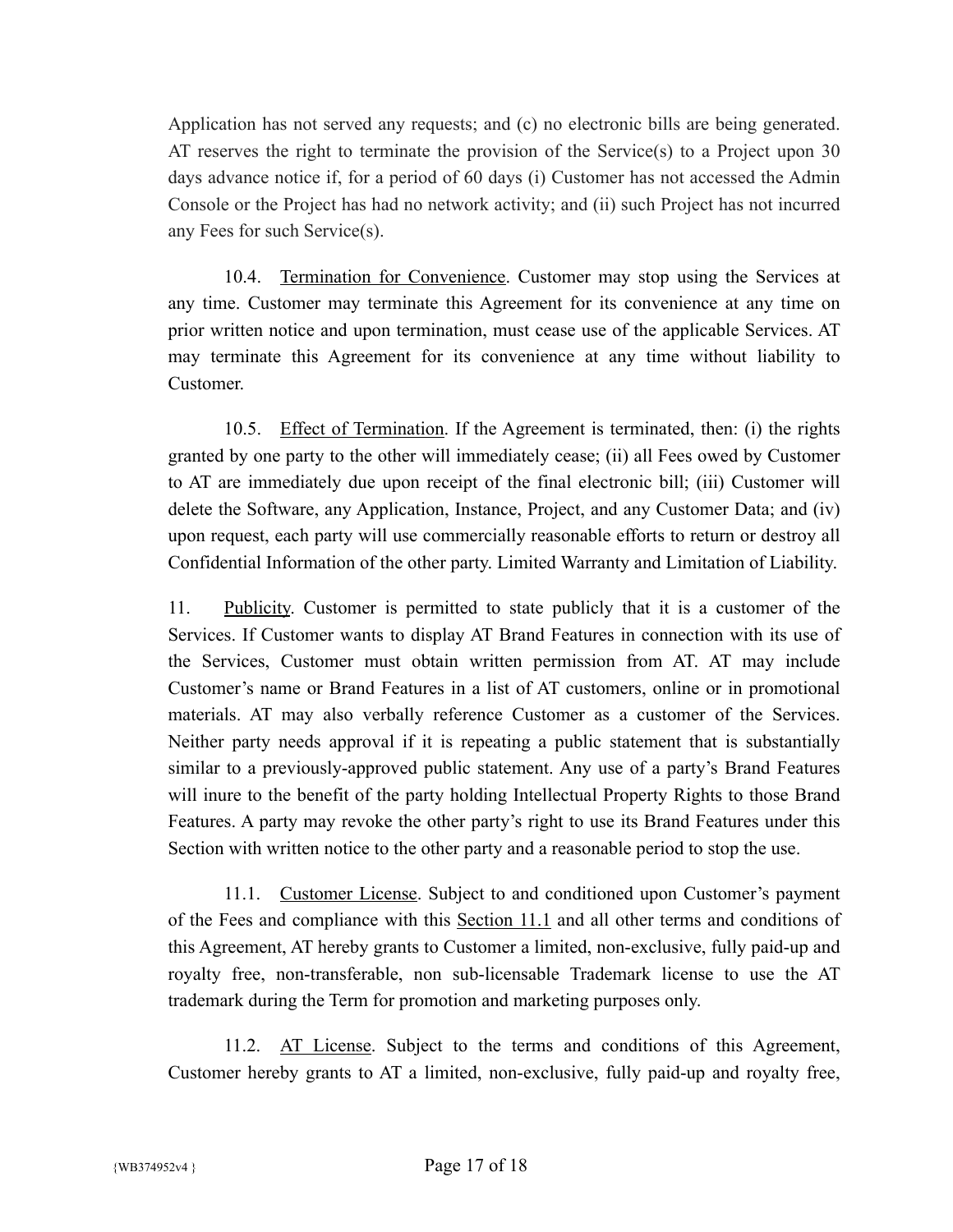non-transferable, non sub-licensable Trademark license to use Customer's trademark during the Term for promotion and marketing purposes only.

12. Representations and Warranties. Each party represents and warrants that: (a) it has full power and authority to enter into the Agreement; and (b) it will comply with all laws and regulations applicable to its provision, or use, of the Services, as applicable. AT warrants that it will provide the Services in accordance with the applicable SLA (if any).

12.1. Acceptable Use Policy. Customer represents that it has read the AUP, and Customer will adhere to its requirements and the AUP is incorporated herein by reference. Customer understands and agrees that AT may suspend Service in whole or in party in the event that AT reasonably suspects an AUP violation. AT will make reasonable efforts to notify Customer before any such suspension, unless the AUP violation calls for immediate action to prevent injury or liability, in AT's opinion and at its sole discretion. Suspension pursuant to this Section 12.1 may continue so long as AT reasonably suspects an AUP violation. AT is not liable for any Service suspension authorized by this Paragraph, or for any related loss, even if the suspected AUP violation did not occur.

13. Disclaimer. EXCEPT AS EXPRESSLY PROVIDED FOR IN THIS AGREEMENT, TO THE MAXIMUM EXTENT PERMITTED BY APPLICABLE LAW, AT DOES NOT MAKE ANY OTHER WARRANTY OF ANY KIND, WHETHER EXPRESS, IMPLIED, STATUTORY OR OTHERWISE, INCLUDING WARRANTIES OF MERCHANTABILITY, FITNESS FOR A PARTICULAR USE AND NONINFRINGEMENT. AT IS NOT RESPONSIBLE OR LIABLE FOR THE DELETION OF OR FAILURE TO STORE ANY CUSTOMER DATA AND OTHER COMMUNICATIONS MAINTAINED OR TRANSMITTED THROUGH USE OF THE SERVICES. THE SERVICES ARE PROVIDED ON AN "AS IS" AND "AS AVAILABLE" BASIS. CUSTOMER IS SOLELY RESPONSIBLE FOR SECURING AND BACKING UP ITS APPLICATION, PROJECT, AND CUSTOMER DATA. NEITHER AT NOR ITS SUPPLIERS, WARRANTS THAT THE OPERATION OF THE SOFTWARE OR THE SERVICES WILL BE ERROR-FREE OR UNINTERRUPTED. NEITHER THE SOFTWARE NOR THE SERVICES ARE DESIGNED, MANUFACTURED, OR INTENDED FOR HIGH RISK ACTIVITIES.

14. Limitation of Liability.

14.1. Limitation on Indirect Liability. TO THE MAXIMUM EXTENT PERMITTED BY APPLICABLE LAW, NEITHER PARTY, NOR AT'S SUPPLIERS,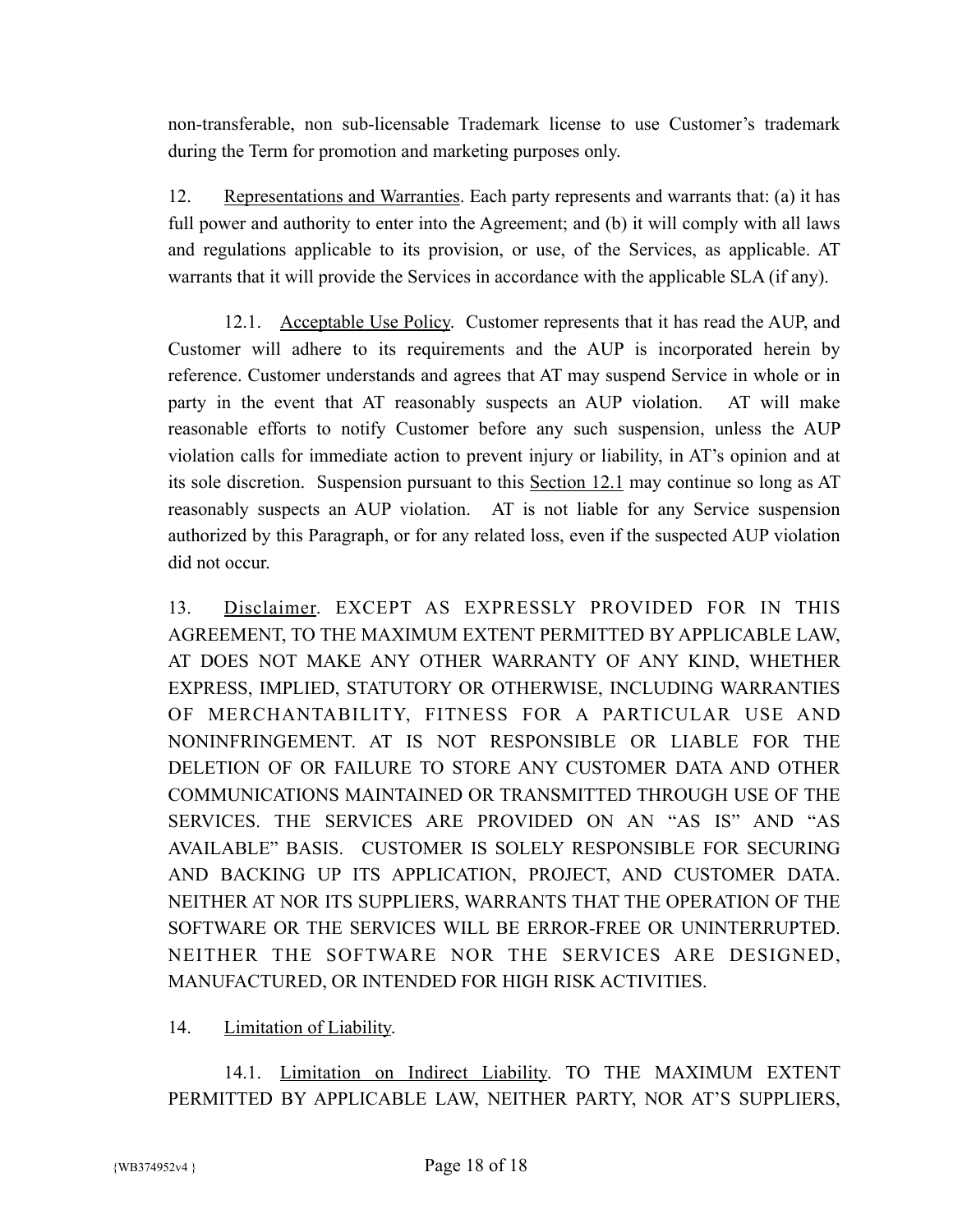WILL BE LIABLE UNDER THIS AGREEMENT FOR LOST REVENUES OR INDIRECT, SPECIAL, INCIDENTAL, CONSEQUENTIAL, EXEMPLARY, OR PUNITIVE DAMAGES, EVEN IF THE PARTY KNEW OR SHOULD HAVE KNOWN THAT SUCH DAMAGES WERE POSSIBLE AND EVEN IF DIRECT DAMAGES DO NOT SATISFY A REMEDY.

14.2. Limitation on Amount of Liability. TO THE MAXIMUM EXTENT PERMITTED BY APPLICABLE LAW, NEITHER PARTY, NOR AT'S SUPPLIERS, MAY BE HELD LIABLE UNDER THIS AGREEMENT FOR MORE THAN THE AMOUNT PAID BY CUSTOMER TO AT UNDER THIS AGREEMENT DURING THE TWELVE MONTHS PRIOR TO THE EVENT GIVING RISE TO LIABILITY.

14.3. Exceptions to Limitations. These limitations of liability do not apply to breaches of confidentiality obligations, violations of a party's Intellectual Property Rights by the other party, indemnification obligations, or Customer's payment obligations.

15. Indemnification.

15.1. By Customer. Unless prohibited by applicable law, Customer will defend and indemnify AT and its Affiliates against Indemnified Liabilities in any third party claim or Third-Party Legal Proceeding to the extent arising from: (i) any Application, Project, Instance, Customer Data or Customer Brand Features; or (ii) Customer's, or Customer End Users', use of the Services in violation of the AUP.

15.2. By AT. AT will defend and indemnify Customer and its Affiliates against Indemnified Liabilities in any Third-Party Legal Proceeding to the extent arising solely from an Allegation that use of (a) AT's technology used to provide the Services (excluding any open source software) or (b) any AT Brand Feature infringes or misappropriates the third party's patent, copyright, trade secret, or trademark.

15.3. Exclusions. This Section 15 will not apply to the extent the underlying Allegation arises from:

(a) the indemnified party's breach of this Agreement;

(b) modifications to the indemnifying party's technology or Brand Features by anyone other than the indemnifying party;

(c) combination of the indemnifying party's technology or Brand Features with materials not provided by the indemnifying party; or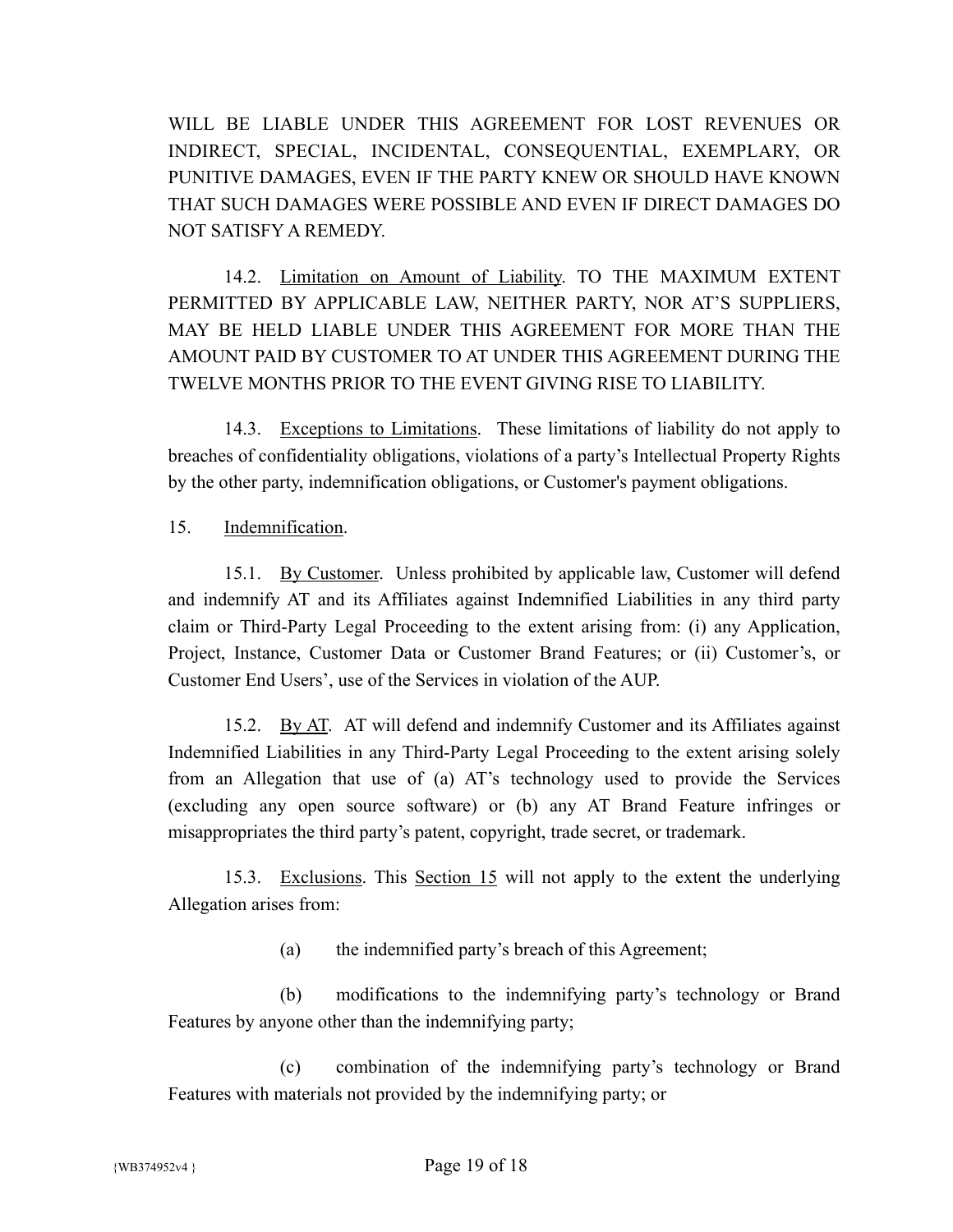(d) use of non-current or unsupported versions of the Services or Brand Features.

15.4. Conditions. Sections 15.1 and 15.2 will apply only to the extent:

(a) The indemnified party has promptly notified the indemnifying party in writing of any Allegation(s) that preceded the third party claim or Third-Party Legal Proceeding and cooperates reasonably with the indemnifying party to resolve the Allegation(s) and Third-Party Legal Proceeding. If breach of this Section 15.4(a) prejudices the defense of the Third-Party Legal Proceeding, the indemnifying party's obligations under Section 15.1 or 15.2 (as applicable) will be reduced in proportion to the prejudice.

(b) The indemnified party tenders sole control of the indemnified portion of the third party claim or Third-Party Legal Proceeding to the indemnifying party, subject to the following: (i) the indemnified party may appoint its own noncontrolling counsel, at its own expense; and (ii) any settlement requiring the indemnified party to admit liability, pay money, or take (or refrain from taking) any action, will require the indemnified party's prior written consent, not to be unreasonably withheld, conditioned, or delayed.

15.5. Remedies.

(a) If AT reasonably believes the Services might infringe a third party's Intellectual Property Rights, then AT may, at its sole option and expense: (a) procure the right for Customer to continue using the Services; (b) modify the Services to make them non-infringing without materially reducing their functionality; or (c) replace the Services with a non-infringing, functionally equivalent alternative.

(b) If AT does not believe the remedies in Section 15.5(a) are commercially reasonable, then AT may suspend or terminate Customer's use of the impacted Services.

15.6. Sole Rights and Obligations. Without affecting either party's termination rights, this Section 15 states the parties' only rights and obligations under this Agreement for any third party's Intellectual Property Rights Allegations and Third-Party Legal Proceedings.

16. Miscellaneous.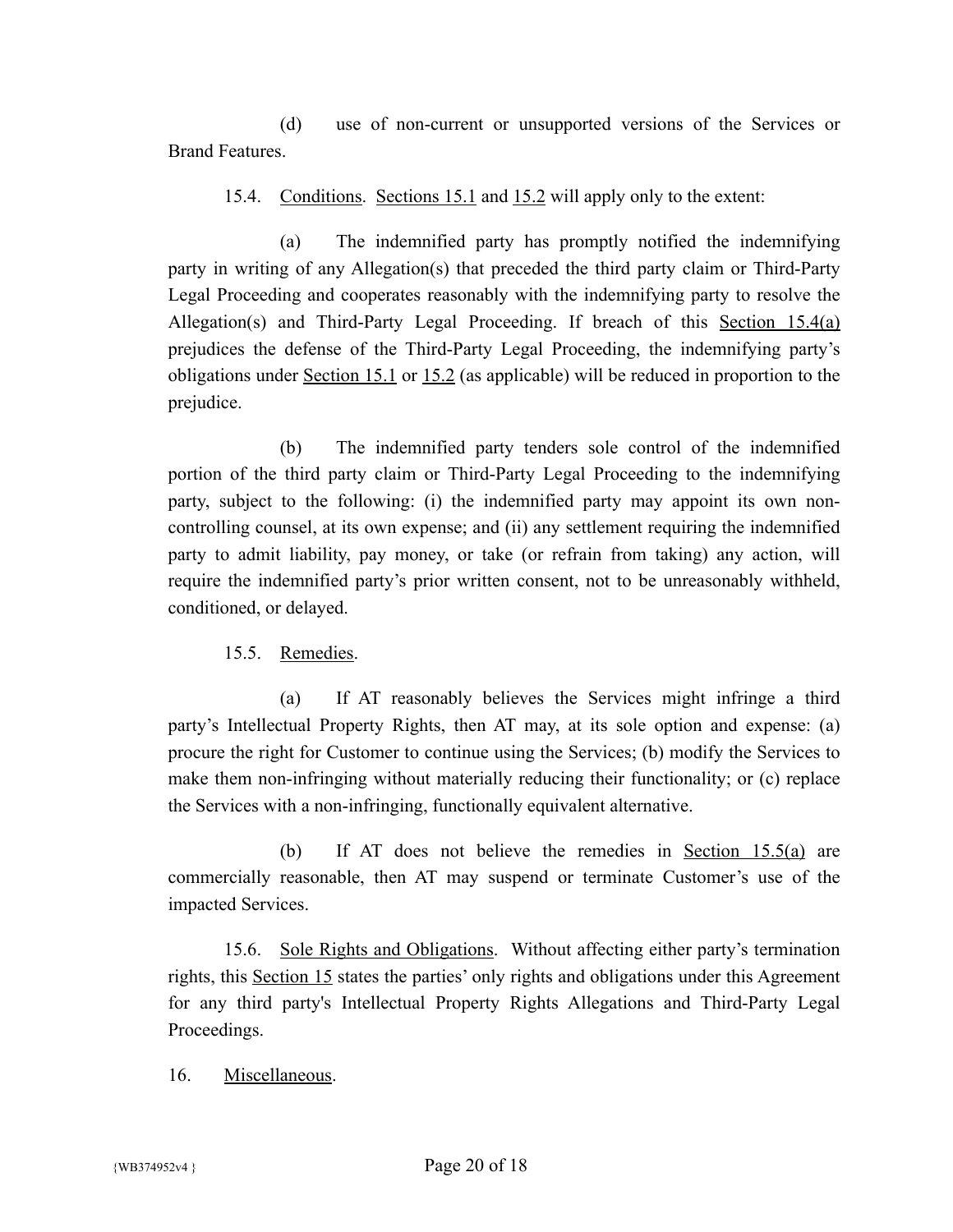16.1. Notices.

(a) To Customer. Notices to Customer must be in writing and addressed to the other party's primary point of contact provided to AT listed in the Customer's Signup or as provided in writing.

(b) To AT. Unless AT otherwise notifies Customer in writing of alternate contact information, notices to AT must be in writing and addressed to:

> Adopt Technologies, LLC 7500 N. Dreamy Draw Drive, Suite 105 Phoenix, AZ 85032 Attn: Ryan Treisman

16.2. Assignment. Neither party may assign any part of this Agreement without the written consent of the other, except to an Affiliate where: (a) the assignee has agreed in writing to be bound by the terms of this Agreement; (b) the assigning party remains liable for obligations under the Agreement if the assignee defaults on them; and (c) the assigning party has notified the other party of the assignment. Any other attempt to assign is void.

16.3. Change of Control. If a party experiences a change of Control (for example, through a stock purchase or sale, merger, or other form of corporate transaction): (a) that party will give written notice to the other party within thirty days after the change of Control; and (b) the other party may immediately terminate this Agreement any time between the change of Control and thirty days after it receives that written notice.

16.4. Force Majeure. No Party shall be liable or responsible to the other Party, nor be deemed to have defaulted under or breached this Agreement, for any failure or delay in fulfilling or performing any term of this Agreement (except for any obligations to make payments to the other Party under this Agreement), when and to the extent such failure or delay is caused by or results from acts beyond the affected Party's reasonable control, including, without limitation: (a) acts of God; (b) flood, fire, earthquake, or explosion; (c) war, invasion, hostilities (whether war is declared or not), terrorist threats or acts, riot, or other civil unrest; (d) Law; (e) actions, embargoes, or blockades in effect on or after the date of this Agreement; (f) action by any Governmental Authority; (g) national or regional emergency; (h) strikes, labor stoppages or slowdowns, or other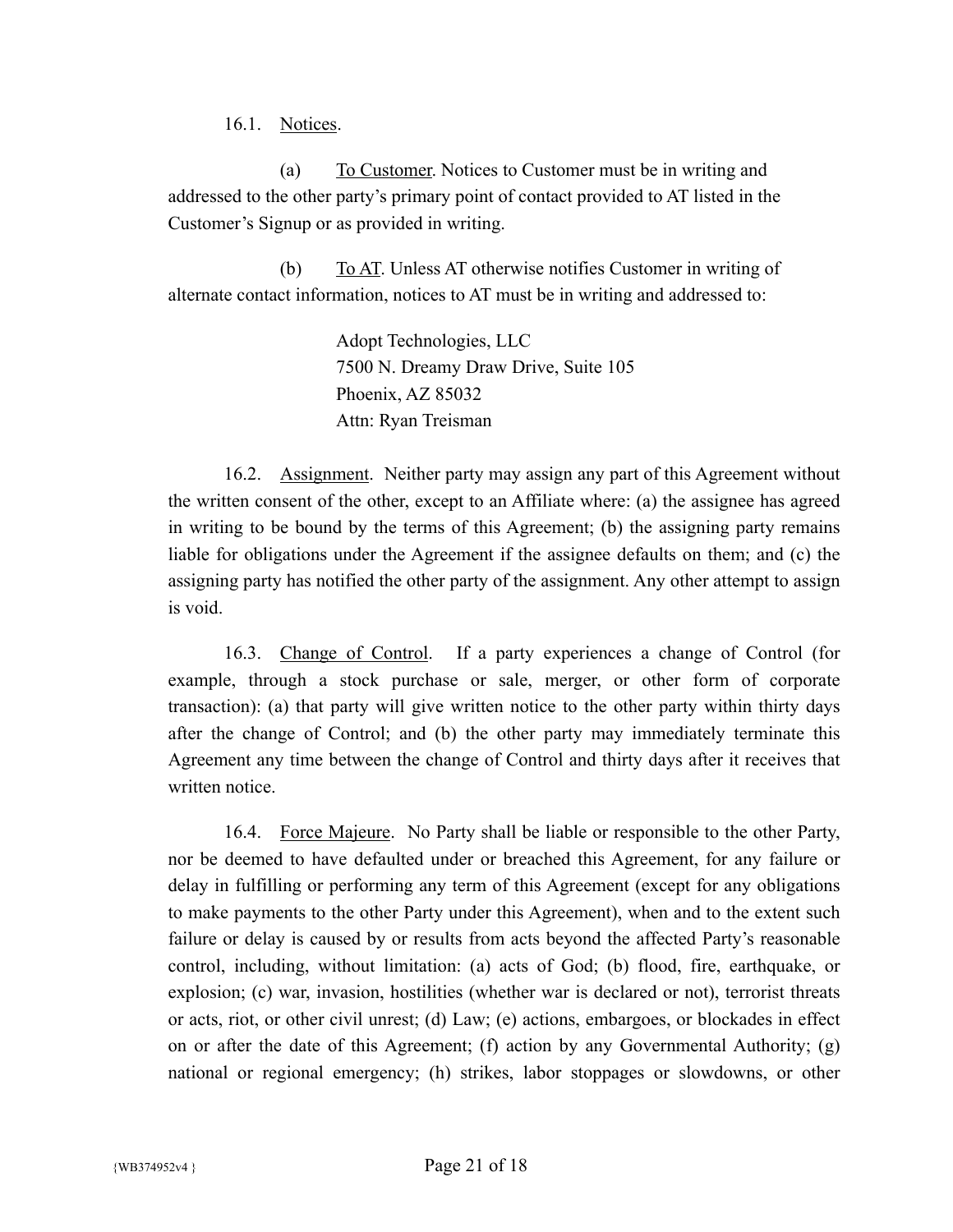industrial disturbances; and (i) shortage of adequate power or transportation facilities (each a "Force Majeure Event").

16.5. No Agency. This Agreement does not create any agency, partnership or joint venture between the parties.

16.6. Effect of Waiver or Consent. A waiver or consent, express or implied, to or of any breach or default by any Person in the performance by that Person of its obligations with respect to the Company is not a consent or waiver to or of any other breach or default in the performance by that Person of the same or any other obligations of that Person with respect to the Company. Failure on the part of a Person to complain of any act of any Person or to declare any Person in default with respect to the Company, irrespective of how long that failure continues, does not constitute a waiver by that Person of its rights with respect to that default until the applicable statute-of-limitations period has run.

16.7. Severability. The invalidity or unenforceability of any particular provision of this Agreement shall not affect the other provisions hereof, and this Agreement shall be construed in all respects as if such invalid or unenforceable provision were omitted.

16.8. No Third-Party Beneficiaries. Nothing expressed or implied in this Agreement is intended or shall be construed to confer upon or give any person, firm, or corporation other than the parties hereto any rights, remedies, obligations, or liabilities under or by reason of this Agreement, or result in their being deemed a third party beneficiary of this Agreement.

16.9. Equitable Relief. Nothing in this Agreement will limit either party's ability to seek equitable relief.

16.10. Governing Law. ALL CLAIMS ARISING OUT OF OR RELATING TO THIS AGREEMENT OR THE SERVICES WILL BE EXCLUSIVELY GOVERNED BY ARIZONA LAW, AND WILL BE EXCLUSIVELY LITIGATED IN THE FEDERAL OR STATE COURTS OF MARICOPA COUNTY, ARIZONA, USA; THE PARTIES CONSENT TO PERSONAL JURISDICTION IN THOSE COURTS.

16.11. Amendments. Except as set forth in Section 2.7(b) or (c), any amendment must be in writing, signed by both parties, and expressly state that it is amending this Agreement.